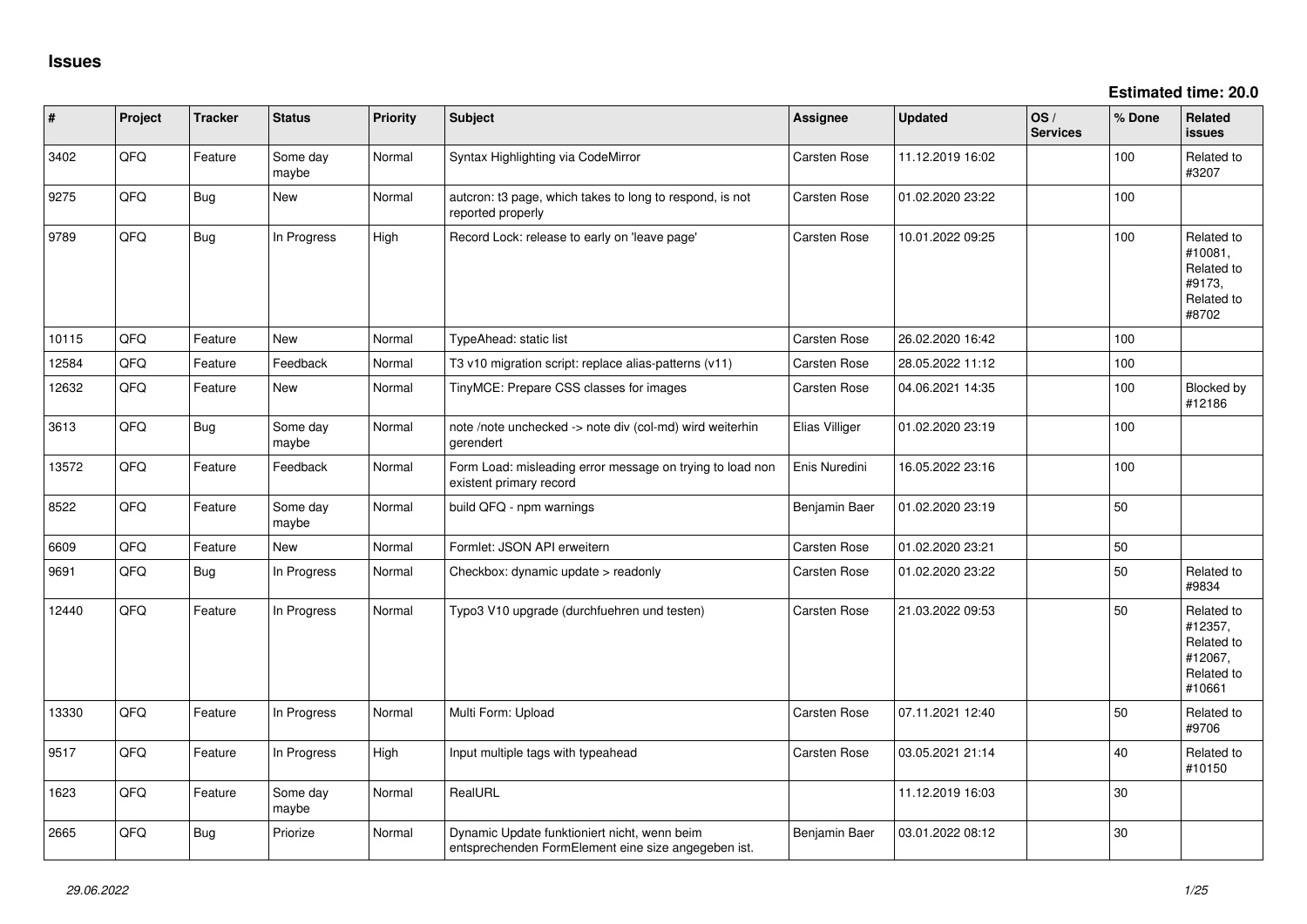| $\pmb{\#}$ | Project | <b>Tracker</b> | <b>Status</b>     | <b>Priority</b> | <b>Subject</b>                                                                                                                                           | Assignee            | <b>Updated</b>   | OS/<br><b>Services</b> | % Done       | Related<br>issues    |
|------------|---------|----------------|-------------------|-----------------|----------------------------------------------------------------------------------------------------------------------------------------------------------|---------------------|------------------|------------------------|--------------|----------------------|
| 10793      | QFQ     | Feature        | In Progress       | Normal          | <b>Update NPM Packages</b>                                                                                                                               | <b>Carsten Rose</b> | 07.09.2021 13:25 |                        | $30\,$       |                      |
| 880        | QFQ     | Feature        | Some day<br>maybe | Urgent          | Security: PHP, SQL Injection, XSS                                                                                                                        |                     | 03.05.2021 21:14 |                        | $\Omega$     | Related to<br>#14320 |
| 955        | QFQ     | Feature        | Some day<br>maybe | Normal          | QF: Notizen vor/nach dem Form                                                                                                                            |                     | 01.02.2020 23:20 |                        | $\Omega$     |                      |
| 1234       | QFQ     | Feature        | Some day<br>maybe | Normal          | QF: Record numbering: Im Grid soll in Spalte 1optional die<br>laufende Nummer der Records angezeigt werden.                                              |                     | 01.02.2020 23:20 |                        | $\Omega$     |                      |
| 1251       | QFQ     | Feature        | Some day<br>maybe | Normal          | QF: Combo                                                                                                                                                |                     | 11.12.2019 16:03 |                        | $\Omega$     |                      |
| 1253       | QFQ     | Feature        | Some day<br>maybe | Normal          | QF: Colorpicker                                                                                                                                          |                     | 11.12.2019 16:03 |                        | $\Omega$     |                      |
| 1510       | QFQ     | Feature        | Some day<br>maybe | Normal          | jquery von google laden, falls das nicht geht lokal                                                                                                      |                     | 11.12.2019 16:03 |                        | $\mathbf 0$  |                      |
| 2950       | QFQ     | Feature        | Some day<br>maybe | Normal          | Inhalt QFQ Records als File                                                                                                                              |                     | 11.12.2019 16:03 |                        | $\Omega$     |                      |
| 3495       | QFQ     | Feature        | Some day<br>maybe | Normal          | Predifined Parameter werden nicht in '+' (add new record)<br>SIP gerendert.                                                                              |                     | 11.12.2019 16:02 |                        | $\mathbf 0$  |                      |
| 3567       | QFQ     | Feature        | Some day<br>maybe | Low             | 'Save', 'Close', 'New' als FormElement                                                                                                                   |                     | 11.12.2019 16:02 |                        | $\mathbf{0}$ |                      |
| 3617       | QFQ     | Feature        | Some day<br>maybe | Normal          | Load javascripts at bottom                                                                                                                               |                     | 11.12.2019 16:02 |                        | $\mathbf 0$  |                      |
| 3646       | QFQ     | Feature        | Some day<br>maybe | Normal          | Moeglichkeit HTML Tags in Reports auszugeben (zu<br>enkodieren: htmlspecialchars)                                                                        |                     | 11.12.2019 16:02 |                        | $\Omega$     | Related to<br>#14320 |
| 3878       | QFQ     | Feature        | Some day<br>maybe | Normal          | Form 'FormElement': Spalte 'name' typeAhead mit<br>Spaltennamen der Primarytable.                                                                        |                     | 11.12.2019 16:03 |                        | $\Omega$     |                      |
| 3879       | QFQ     | Feature        | Some day<br>maybe | Normal          | Form 'FormElement': Beim Feld 'name' rechts in der Notiz<br>einen Link einblenden - a) aktuelle Definition anzeigen, b)<br>Spalte in der Tabelle anlegen |                     | 11.12.2019 16:03 |                        | $\mathbf 0$  |                      |
| 3880       | QFQ     | Feature        | Some day<br>maybe | Normal          | Form 'Form': anlegen einer Tabelle                                                                                                                       |                     | 14.01.2021 10:12 |                        | $\Omega$     |                      |
| 4027       | QFQ     | Feature        | Some day<br>maybe | Normal          | Missing: orange 'check' / 'bullet'                                                                                                                       |                     | 11.12.2019 16:03 |                        | $\Omega$     |                      |
| 4122       | QFQ     | <b>Bug</b>     | Some day<br>maybe | Normal          | file: Render Mode hat keinen Effekt                                                                                                                      |                     | 11.12.2019 16:03 |                        | $\Omega$     |                      |
| 4138       | QFQ     | <b>Bug</b>     | Some day<br>maybe | Normal          | style fehlt                                                                                                                                              |                     | 11.12.2019 16:03 |                        | $\Omega$     |                      |
| 4194       | QFQ     | Feature        | In Progress       | Normal          | Bootstrap 4 ist jetzt offiziel                                                                                                                           |                     | 03.05.2021 20:47 |                        | $\Omega$     | Related to<br>#10114 |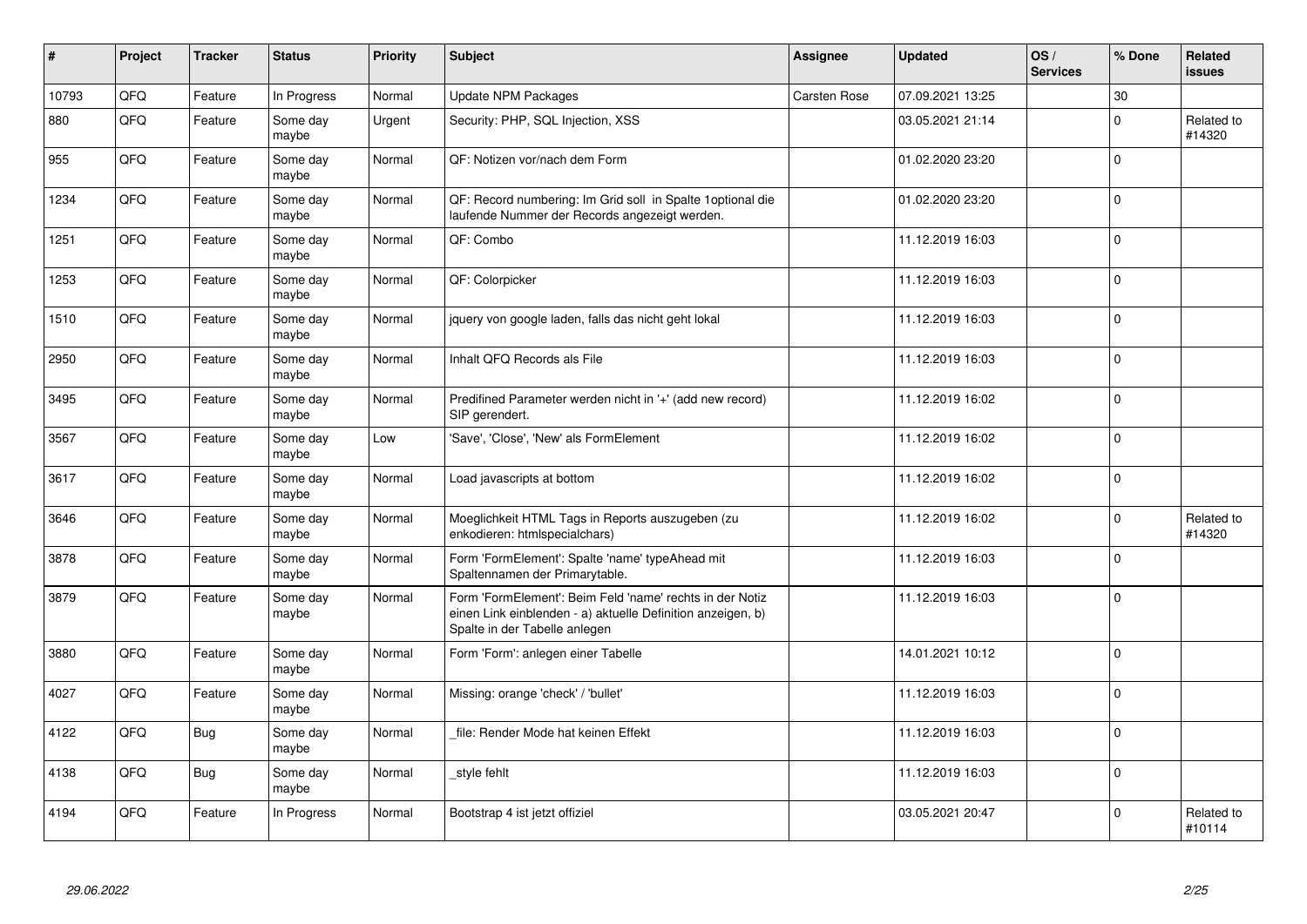| #    | Project | <b>Tracker</b> | <b>Status</b>     | <b>Priority</b> | Subject                                                                                                                                                       | <b>Assignee</b> | <b>Updated</b>   | OS/<br><b>Services</b> | % Done      | Related<br><b>issues</b>                    |
|------|---------|----------------|-------------------|-----------------|---------------------------------------------------------------------------------------------------------------------------------------------------------------|-----------------|------------------|------------------------|-------------|---------------------------------------------|
| 4433 | QFQ     | Feature        | Some day<br>maybe | Normal          | Log when SIP will be destroyed by QFQ for any (security)<br>reason                                                                                            |                 | 01.02.2020 23:20 |                        | $\Omega$    | Related to<br>#4432,<br>Related to<br>#5458 |
| 4435 | QFQ     | Feature        | Some day<br>maybe | Normal          | Report: striptags - specify allowed tags                                                                                                                      |                 | 01.02.2020 23:20 |                        | $\Omega$    |                                             |
| 4439 | QFQ     | Feature        | Some day<br>maybe | Normal          | Log: report all actions fired by an FE Element, incl. the<br>original directive (slaveld, sqlInsert, )                                                        |                 | 01.02.2020 23:20 |                        | $\Omega$    | Related to<br>#4432,<br>Related to<br>#5458 |
| 4440 | QFQ     | Feature        | Some day<br>maybe | Normal          | Manual.rst: explain how to. expand PHP Session to 4h                                                                                                          |                 | 11.12.2019 16:02 |                        | $\Omega$    |                                             |
| 4441 | QFQ     | Bug            | Some day<br>maybe | Normal          | \$_SERVER Vars sollten nur aus dem Store genommen<br>werden - Code entsprechend anpassen.                                                                     |                 | 11.12.2019 16:02 |                        | $\Omega$    |                                             |
| 4442 | QFQ     | Feature        | Some day<br>maybe | Normal          | Special Column Name: _link - new symbol G (Glyph) to<br>choose any available symbol                                                                           |                 | 11.12.2019 16:02 |                        | $\mathbf 0$ |                                             |
| 4443 | QFQ     | Feature        | Some day<br>maybe | Normal          | Form: multiple secondary tables                                                                                                                               |                 | 01.02.2020 23:20 |                        | $\mathbf 0$ |                                             |
| 4444 | QFQ     | Feature        | Some day<br>maybe | Normal          | FE.type=upload: detect mime type                                                                                                                              |                 | 11.12.2019 16:02 |                        | $\Omega$    | Related to<br>#4303                         |
| 4445 | QFQ     | Feature        | Some day<br>maybe | Normal          | template group: Option to simulate fieldset                                                                                                                   |                 | 28.06.2021 14:11 |                        | $\Omega$    |                                             |
| 4446 | QFQ     | Feature        | Some day<br>maybe | Normal          | New FE get same feldContainerId as last modifed FE                                                                                                            |                 | 01.02.2020 23:20 |                        | $\Omega$    |                                             |
| 4536 | QFQ     | Feature        | Some day<br>maybe | Normal          | FE upload: problem with delete if mutliple uploads an<br>FE.name="                                                                                            |                 | 01.02.2020 23:20 |                        | $\Omega$    |                                             |
| 4546 | QFQ     | <b>Bug</b>     | Some day<br>maybe | Normal          | NH: SIP storage is destroyed                                                                                                                                  |                 | 01.02.2020 23:20 |                        | $\Omega$    |                                             |
| 4551 | QFQ     | Feature        | Some day<br>maybe | Normal          | Set 'pills' via dynamicUpdate to show/hide/disabled                                                                                                           |                 | 01.02.2020 23:20 |                        | $\Omega$    | Related to<br>#3752                         |
| 4626 | QFQ     | Feature        | Some day<br>maybe | Normal          | Mobile View: 'classBody=qfq-form-right' makes no sense                                                                                                        |                 | 01.02.2020 23:20 |                        | $\mathbf 0$ |                                             |
| 4627 | QFQ     | Feature        | Some day<br>maybe | Normal          | dbupdate: all tables - check 'create', 'modified' if it is possible<br>to change to default 'CURRENT_TIMESTAMP' and modified<br>'ON UPDATE CURRENT_TIMESTAMP' |                 | 01.02.2020 23:20 |                        | $\Omega$    |                                             |
| 4640 | QFG     | Feature        | Some day<br>maybe | Normal          | Rename System Forms                                                                                                                                           |                 | 01.02.2020 23:20 |                        | $\mathbf 0$ |                                             |
| 4719 | QFQ     | Feature        | Some day<br>maybe | Normal          | Custom Message in Client in case of 'Browser tab close,<br>modification will be lost'                                                                         |                 | 01.02.2020 23:20 |                        | $\mathbf 0$ |                                             |
| 4816 | QFQ     | Feature        | Some day<br>maybe | Normal          | Templates for QFQ Reports (Tables, Radios, )                                                                                                                  |                 | 01.02.2020 23:20 |                        | 0           |                                             |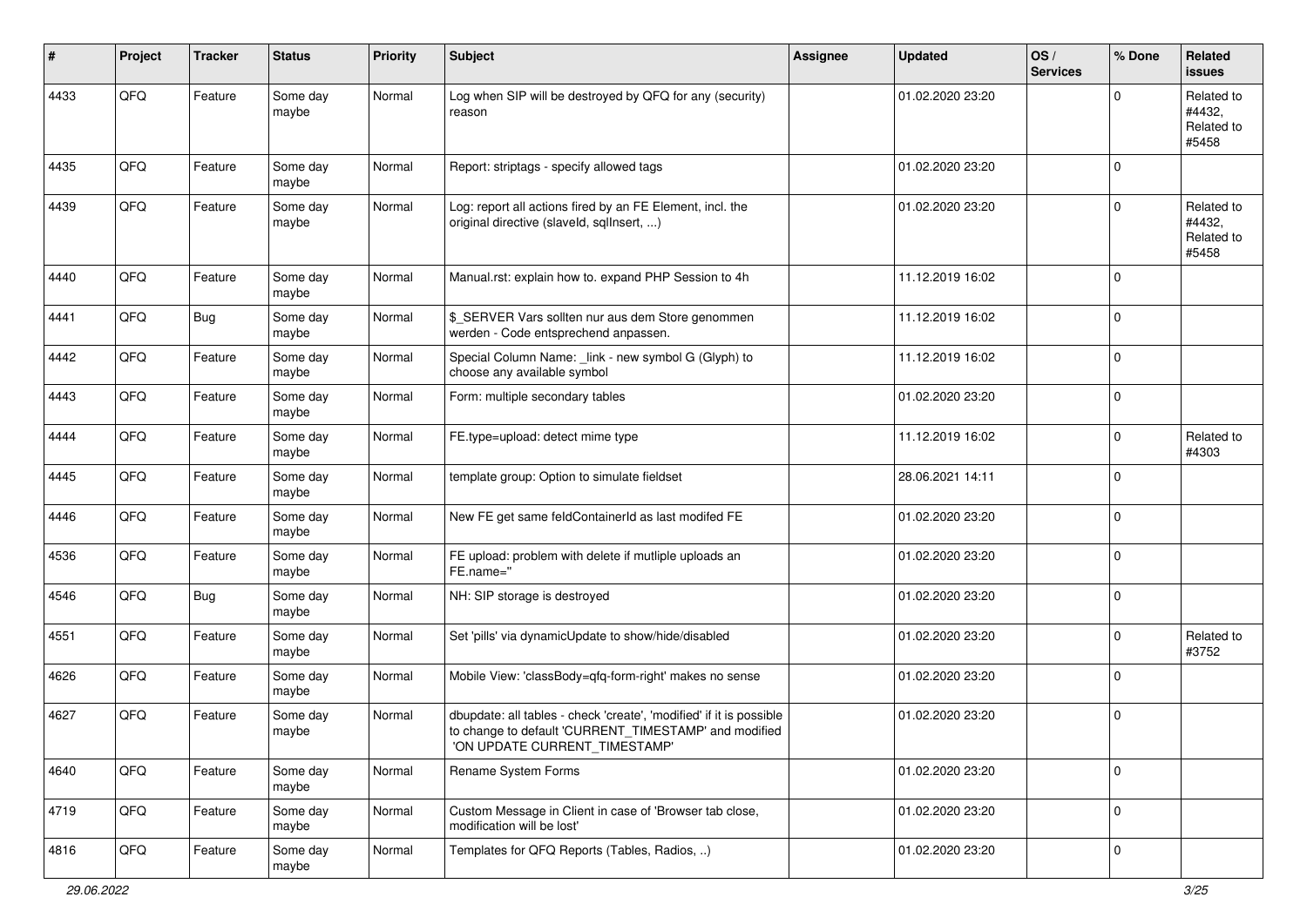| $\pmb{\#}$ | Project | <b>Tracker</b> | <b>Status</b>     | <b>Priority</b> | <b>Subject</b>                                                                    | Assignee | <b>Updated</b>   | OS/<br><b>Services</b> | % Done      | Related<br>issues    |
|------------|---------|----------------|-------------------|-----------------|-----------------------------------------------------------------------------------|----------|------------------|------------------------|-------------|----------------------|
| 4974       | QFQ     | Feature        | Some day<br>maybe | Normal          | Long polling - inform all listening clients of changes                            |          | 11.12.2019 16:02 |                        | $\Omega$    |                      |
| 5129       | QFQ     | Feature        | Some day<br>maybe | Normal          | Reports: SQL fuer x Achse und y Achse                                             |          | 11.12.2019 16:02 |                        | $\Omega$    |                      |
| 5160       | QFQ     | Feature        | Some day<br>maybe | Normal          | QFQ collaborative / together.js, ShareJS, y-js, collaborative,                    |          | 11.12.2019 16:02 |                        | $\mathbf 0$ |                      |
| 5342       | QFQ     | Feature        | Some day<br>maybe | Normal          | link - with HTML Attributes                                                       |          | 01.02.2020 23:20 |                        | $\Omega$    | Related to<br>#14077 |
| 5452       | QFQ     | Feature        | Some day<br>maybe | Normal          | Thumbnails from PDF: bad quality                                                  |          | 01.02.2020 23:20 |                        | $\Omega$    |                      |
| 5455       | QFQ     | Feature        | Some day<br>maybe | Normal          | Mail Redirects grld abhaengig                                                     |          | 01.02.2020 23:20 |                        | $\mathbf 0$ |                      |
| 5783       | QFQ     | Feature        | Some day<br>maybe | Normal          | <b>BPMN View/Edit</b>                                                             |          | 11.12.2019 16:02 |                        | $\mathbf 0$ |                      |
| 5805       | QFQ     | Feature        | Some day<br>maybe | Normal          | TypeAHead SQL value instead of key stored                                         |          | 01.02.2020 23:19 |                        | $\Omega$    | Related to<br>#5444  |
| 5850       | QFQ     | Feature        | Some day<br>maybe | Normal          | Deployment: In QFQ Doc best practice fuer zeitgemaesses<br>Deployment beschreiben |          | 01.02.2020 23:20 |                        | $\Omega$    |                      |
| 5851       | QFQ     | Feature        | Some day<br>maybe | Normal          | Queue System implementieren: MQTT, RabbitMQ                                       |          | 01.02.2020 23:20 |                        | $\Omega$    | Related to<br>#5715  |
| 5877       | QFQ     | <b>Bug</b>     | Some day<br>maybe | Normal          | FE.type=note:bsColumn strange behaviour                                           |          | 01.02.2020 23:19 |                        | $\Omega$    |                      |
| 5892       | QFQ     | Feature        | Some day<br>maybe | Normal          | QFQ should use T3 API to manipulate FE GROUP<br>membership                        |          | 01.02.2020 23:20 |                        | $\mathbf 0$ |                      |
| 5893       | QFQ     | Feature        | Some day<br>maybe | Normal          | Edit on double-click                                                              |          | 01.02.2020 23:19 |                        | $\Omega$    | Related to<br>#5894  |
| 5895       | QFQ     | Feature        | Some day<br>maybe | Normal          | Tutorial: List of all QFQ Features                                                |          | 01.02.2020 23:19 |                        | $\mathbf 0$ |                      |
| 5923       | QFQ     | Feature        | Some day<br>maybe | Normal          | fillStoreSystemBySqlLate                                                          |          | 01.02.2020 23:19 |                        | $\Omega$    |                      |
| 6083       | QFQ     | Feature        | Some day<br>maybe | Normal          | Dynamic Update: Value Check via SQL                                               |          | 11.12.2019 16:02 |                        | $\Omega$    |                      |
| 6084       | QFQ     | Feature        | Some day<br>maybe | Normal          | New escape type: 'D' - convert date                                               |          | 01.02.2020 23:19 |                        | $\Omega$    |                      |
| 6288       | QFQ     | Feature        | Some day<br>maybe | Normal          | Best Practice: Erklaeren wie man ein Formular ganz in<br>'weiss' erstellen kann   |          | 11.12.2019 16:02 |                        | $\Omega$    |                      |
| 6299       | QFQ     | Feature        | Some day<br>maybe | Normal          | Attack detection: log table with invalid SIP access                               |          | 11.12.2019 16:02 |                        | $\Omega$    | Related to<br>#3947  |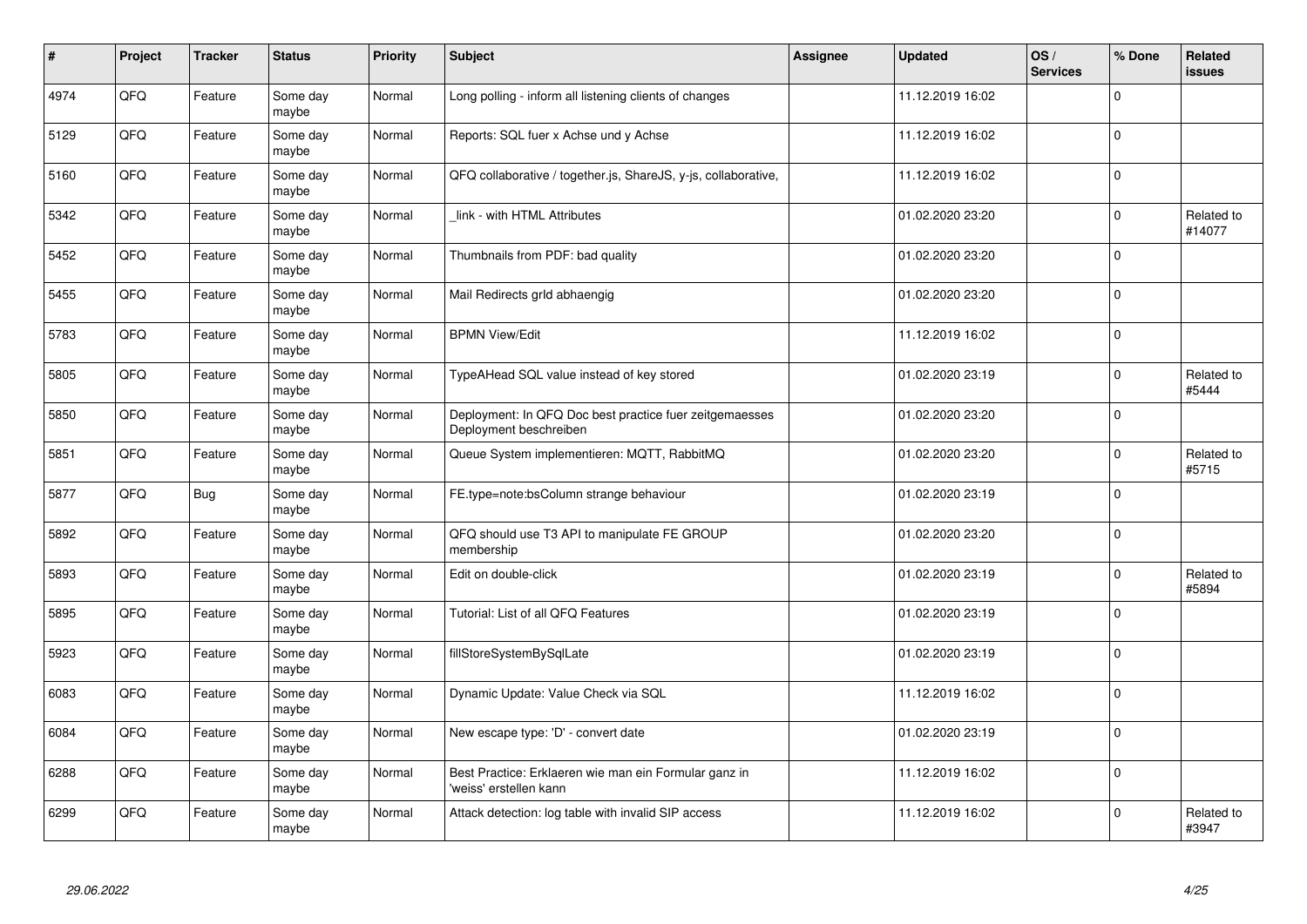| #    | Project | <b>Tracker</b> | <b>Status</b>     | <b>Priority</b> | <b>Subject</b>                                                                       | <b>Assignee</b> | <b>Updated</b>   | OS/<br><b>Services</b> | % Done      | Related<br><b>issues</b> |
|------|---------|----------------|-------------------|-----------------|--------------------------------------------------------------------------------------|-----------------|------------------|------------------------|-------------|--------------------------|
| 6515 | QFQ     | Feature        | Some day<br>maybe | Normal          | Formular: Felder dynamisch ein/ausblenden                                            |                 | 11.12.2019 16:02 |                        | $\Omega$    |                          |
| 6704 | QFQ     | Feature        | Some day<br>maybe | Normal          | Upload Mode: Bilder in Notizen rechts sollen aktuellen<br>Upload repräsentieren.     |                 | 01.02.2020 23:19 |                        | $\mathbf 0$ | Related to<br>#3264      |
| 6992 | QFQ     | Feature        | Some day<br>maybe | Normal          | DB exception: Syntax Highlight                                                       |                 | 11.12.2019 16:01 |                        | $\Omega$    | Related to<br>#5450      |
| 7100 | QFQ     | Feature        | Some day<br>maybe | Normal          | Download: log access, max downloads, time limit                                      |                 | 01.02.2020 23:19 |                        | $\Omega$    |                          |
| 7101 | QFQ     | Bug            | Some day<br>maybe | Normal          | 'form' in SIP and 'report' - breaks                                                  |                 | 01.02.2020 23:20 |                        | $\Omega$    |                          |
| 7104 | QFQ     | Feature        | Some day<br>maybe | Normal          | Manual: hint about escaping if '\r' appears in mail body                             |                 | 11.12.2019 16:01 |                        | $\Omega$    |                          |
| 7105 | QFQ     | Feature        | Some day<br>maybe | Normal          | Beispiel wie man in einer zweiten Tabelle speichert.                                 |                 | 11.12.2019 16:01 |                        | $\Omega$    |                          |
| 7106 | QFQ     | Feature        | Some day<br>maybe | Normal          | Beispiel Nummerierung von Rows in Report                                             |                 | 11.12.2019 16:01 |                        | $\Omega$    |                          |
| 7108 | QFQ     | Feature        | Some day<br>maybe | Normal          | <b>QFQ Wrap Elements</b>                                                             |                 | 11.12.2019 16:01 |                        | $\Omega$    |                          |
| 7229 | QFQ     | Feature        | Some day<br>maybe | Normal          | New FormElement.type: Button                                                         |                 | 01.02.2021 12:32 |                        | $\Omega$    |                          |
| 7278 | QFQ     | Feature        | Some day<br>maybe | Normal          | Form: Wert vordefinieren der immer gesetzt wird                                      |                 | 02.05.2021 09:27 |                        | $\mathbf 0$ |                          |
| 7281 | QFQ     | <b>Bug</b>     | Some day<br>maybe | Normal          | Subrecords: on large screen separator line too short                                 |                 | 01.02.2020 23:19 |                        | $\mathbf 0$ |                          |
| 7402 | QFQ     | Bug            | Some day<br>maybe | Normal          | thumbnail cache: outdated picture when permission denied<br>and permission resolved. |                 | 01.02.2020 23:20 |                        | $\Omega$    |                          |
| 7921 | QFQ     | Feature        | Some day<br>maybe | Normal          | Rest API Export: URL kuerzer machen                                                  |                 | 01.02.2020 23:19 |                        | $\Omega$    |                          |
| 8056 | QFQ     | Feature        | Some day<br>maybe | Normal          | Termin Organisation (Reservation)                                                    |                 | 01.02.2020 23:19 |                        | 0           | Related to<br>#8658      |
| 9020 | QFQ     | <b>Bug</b>     | Some day<br>maybe | Normal          | radio mit buttonClass und dynamicUpdate lassen sich nicht<br>kombinieren             |                 | 11.12.2019 16:01 |                        | $\Omega$    |                          |
| 9024 | QFQ     | <b>Bug</b>     | Some day<br>maybe | Normal          | QFQ Einarbeitung                                                                     |                 | 01.02.2020 15:56 |                        | $\Omega$    |                          |
| 9126 | QFQ     | <b>Bug</b>     | Some day<br>maybe | Normal          | hidden Form elements are present in page source                                      |                 | 02.01.2021 18:41 |                        | $\mathbf 0$ |                          |
| 9853 | QFQ     | Feature        | <b>New</b>        | Normal          | Check das SQL / QFQ / Mail Logfile geschrieben wird                                  |                 | 09.01.2020 11:15 |                        | 0           |                          |
| 9855 | QFQ     | <b>Bug</b>     | New               | Normal          | <b>Required Check</b>                                                                |                 | 01.02.2020 15:56 |                        | $\Omega$    |                          |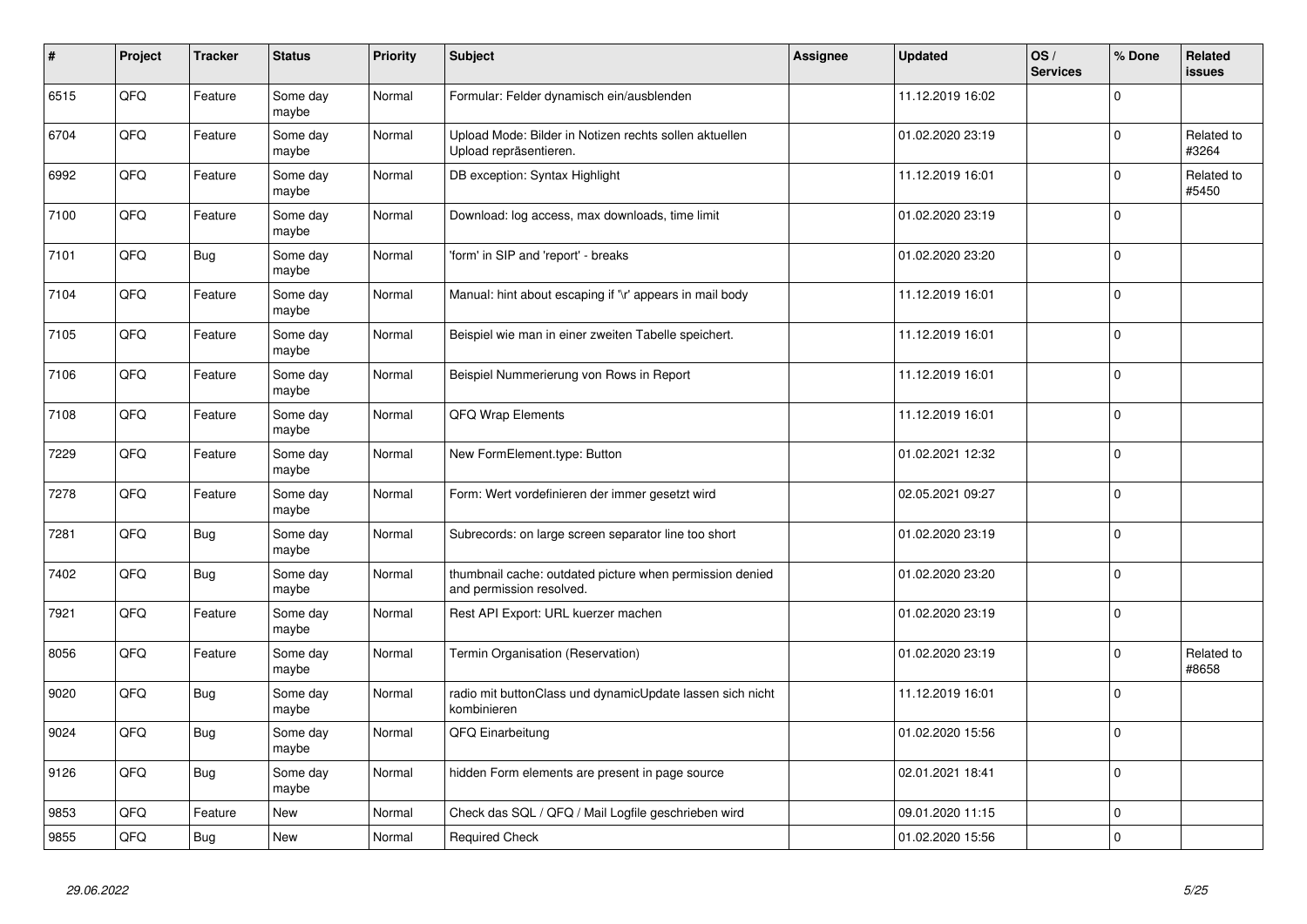| ∦     | Project | <b>Tracker</b> | <b>Status</b>     | <b>Priority</b> | <b>Subject</b>                                                                | Assignee        | <b>Updated</b>   | OS/<br><b>Services</b> | % Done      | Related<br><b>issues</b>                    |
|-------|---------|----------------|-------------------|-----------------|-------------------------------------------------------------------------------|-----------------|------------------|------------------------|-------------|---------------------------------------------|
| 10114 | QFQ     | Feature        | <b>New</b>        | High            | Symbol (Link): 'G:' (Glyphicon) replaced by 'i:' (icon)                       |                 | 07.12.2021 17:19 |                        | $\Omega$    | Related to<br>#3797.<br>Related to<br>#4194 |
| 10324 | QFQ     | <b>Bug</b>     | New               | Normal          | Excel Export mit Template funktioniert nur, wenn Template<br>vor uid kommt    |                 | 30.03.2020 11:20 |                        | $\mathbf 0$ | Related to<br>#10257                        |
| 10345 | QFQ     | Feature        | New               | Normal          | Templates - Patterns QFQ Style                                                |                 | 03.05.2021 21:01 |                        | $\mathbf 0$ | Related to<br>#10713                        |
| 10384 | QFQ     | Feature        | <b>New</b>        | Normal          | Parameter Exchange QFQ Instances                                              |                 | 07.05.2020 09:38 |                        | $\mathbf 0$ |                                             |
| 10738 | QFQ     | Feature        | Some day<br>maybe | Normal          | CORS headers for external API requests                                        |                 | 10.06.2020 14:00 |                        | $\mathbf 0$ |                                             |
| 10759 | QFQ     | <b>Bug</b>     | <b>New</b>        | Normal          | emptyMeansNull - Feld falsch aktualisiert                                     |                 | 12.11.2020 23:45 |                        | $\mathbf 0$ |                                             |
| 10763 | QFQ     | Feature        | New               | Normal          | form accessed and submitted despite logout?                                   |                 | 16.06.2020 11:43 |                        | $\mathbf 0$ |                                             |
| 10766 | QFQ     | Bug            | New               | High            | Radiobutton / parameter.buttonClass=btn-default: dynamic<br>update            |                 | 03.05.2021 21:12 |                        | $\mathbf 0$ | Related to<br>#11237                        |
| 10874 | QFQ     | Feature        | New               | Normal          | Erstellen eines Foreign Keys in der Tabelle "FormElement"                     |                 | 13.07.2020 10:11 |                        | $\mathbf 0$ |                                             |
| 10890 | QFQ     | <b>Bug</b>     | <b>New</b>        | Normal          | AutoCron hangs                                                                |                 | 20.07.2020 13:56 |                        | $\mathbf 0$ |                                             |
| 11195 | QFQ     | Bug            | New               | Low             | Dynamic Update: Note not updated if new text is empty<br>(v20.4)              |                 | 25.09.2020 11:14 |                        | $\mathbf 0$ |                                             |
| 11522 | QFQ     | <b>Bug</b>     | <b>New</b>        | Normal          | Aus/Einblenden von Reitern                                                    |                 | 13.11.2020 14:58 |                        | $\mathbf 0$ |                                             |
| 11534 | QFQ     | Feature        | New               | Normal          | Report: Action on selected rows - Table batchprocessing<br>feature            |                 | 18.11.2020 08:15 |                        | $\mathbf 0$ |                                             |
| 11535 | QFQ     | Feature        | New               | Normal          | Ability to create SQL columns in frontend QFQ forms                           |                 | 17.11.2020 12:11 |                        | $\mathsf 0$ |                                             |
| 11715 | QFQ     | Bug            | New               | Normal          | acceptZeroAsRequired and requiredOffButMark do not<br>coincide                |                 | 08.12.2020 12:13 |                        | $\mathbf 0$ |                                             |
| 11716 | QFQ     | Feature        | New               | Normal          | Form an beliebiger Stelle im Report anzeigen                                  |                 | 09.12.2020 09:47 |                        | $\mathbf 0$ |                                             |
| 11850 | QFQ     | Feature        | <b>New</b>        | Urgent          | Wizard Form: basierend auf einer Tabelle eine Form<br>anlegen.                |                 | 03.05.2021 21:12 |                        | $\mathbf 0$ | Blocked by<br>#8082                         |
| 12038 | QFQ     | Feature        | New               | Normal          | a) STORE_VAR: filenameOnlyStripUniq, b) SP:<br>QSTRIPUNIQ()                   |                 | 17.02.2021 23:55 |                        | $\mathbf 0$ |                                             |
| 12039 | QFQ     | Feature        | <b>New</b>        | Normal          | Missing htmlSpecialChar() in pre processing on form submit                    |                 | 18.02.2021 00:09 |                        | $\mathbf 0$ | Related to<br>#14320                        |
| 12135 | QFQ     | Feature        | New               | Normal          | Subrecord: Notiz                                                              |                 | 24.04.2021 16:58 |                        | $\mathsf 0$ |                                             |
| 12156 | QFQ     | Feature        | New               | Normal          | Form: Optional disable 'leave page'                                           |                 | 03.05.2021 20:45 |                        | $\mathbf 0$ |                                             |
| 14185 | QFG     | Feature        | New               | Normal          | External/Autocron.php - better suitable directory                             | Support: System | 28.05.2022 11:03 |                        | $\mathbf 0$ |                                             |
| 2063  | QFQ     | Bug            | Some day<br>maybe | Normal          | Pills auf 'inaktiv' setzen falls keine Element auf dem Pill<br>sichtbar sind. | Benjamin Baer   | 11.12.2019 16:03 |                        | $\mathbf 0$ | Related to<br>#3752                         |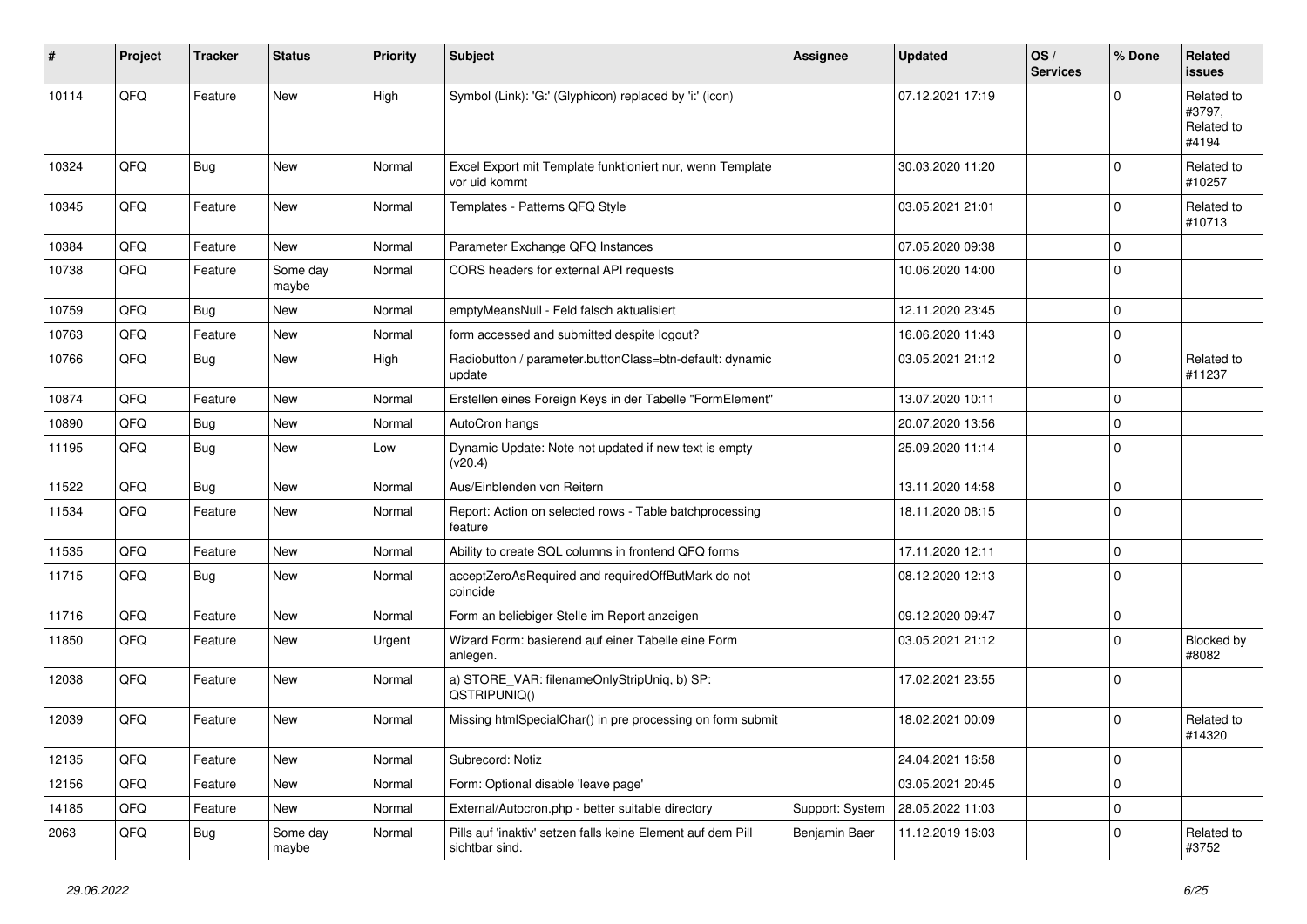| $\#$ | Project | <b>Tracker</b> | <b>Status</b>     | <b>Priority</b> | Subject                                                                                                                                                  | <b>Assignee</b> | <b>Updated</b>   | OS/<br><b>Services</b> | % Done      | Related<br><b>issues</b>                                               |
|------|---------|----------------|-------------------|-----------------|----------------------------------------------------------------------------------------------------------------------------------------------------------|-----------------|------------------|------------------------|-------------|------------------------------------------------------------------------|
| 3415 | QFQ     | Feature        | Some day<br>maybe | Normal          | FE Login Box Templatefile                                                                                                                                | Benjamin Baer   | 11.12.2019 16:02 |                        | $\Omega$    |                                                                        |
| 3692 | QFQ     | Feature        | Some day<br>maybe | Normal          | QFQ Webseite                                                                                                                                             | Benjamin Baer   | 11.12.2019 16:02 |                        | $\mathbf 0$ | Related to<br>#5033                                                    |
| 4398 | QFQ     | Bug            | Some day<br>maybe | Normal          | Typeahead: mouse click in a prefilled input opens a single<br>item dropdown with the current value - click on it seems to<br>set the value, not the key. | Benjamin Baer   | 01.02.2020 23:20 |                        | $\Omega$    | Related to<br>#4457                                                    |
| 4420 | QFQ     | Feature        | Some day<br>maybe | Normal          | Client: Local Storage - store the changes of a form, local in<br>the browser.                                                                            | Benjamin Baer   | 11.12.2019 16:02 |                        | $\Omega$    |                                                                        |
| 4454 | QFQ     | Bug            | Some day<br>maybe | Normal          | Required Elements: multiple elements in a row - whole row<br>marked if only one input is empty.                                                          | Benjamin Baer   | 01.02.2020 23:20 |                        | $\mathbf 0$ |                                                                        |
| 4457 | QFQ     | <b>Bug</b>     | Priorize          | Normal          | typeahead: pressing return to select an item, saves the form<br>and closes the form.                                                                     | Benjamin Baer   | 03.01.2022 08:01 |                        | $\mathbf 0$ | Related to<br>#4398                                                    |
| 5024 | QFQ     | Feature        | Some day<br>maybe | Normal          | Fabric: Generate PDF with edits                                                                                                                          | Benjamin Baer   | 01.02.2020 23:20 |                        | $\Omega$    | Related to<br>#10704                                                   |
| 5366 | QFQ     | Feature        | Priorize          | Normal          | Saving with keyboard shortcuts                                                                                                                           | Benjamin Baer   | 21.03.2022 09:47 |                        | $\Omega$    |                                                                        |
| 5389 | QFQ     | Feature        | Some day<br>maybe | Normal          | QFQ Design: Multline label / note                                                                                                                        | Benjamin Baer   | 01.02.2020 23:19 |                        | $\Omega$    |                                                                        |
| 5562 | QFQ     | Feature        | Priorize          | Normal          | Drag'n'Drop fuer Uploads                                                                                                                                 | Benjamin Baer   | 21.03.2022 09:52 |                        | $\Omega$    | Related to<br>#9706                                                    |
| 6140 | QFQ     | Bug            | Priorize          | Normal          | QFQ DnD Sort: Locked fields                                                                                                                              | Benjamin Baer   | 21.03.2022 09:56 |                        | $\mathbf 0$ |                                                                        |
| 6224 | QFQ     | Feature        | Priorize          | Normal          | Dynamic update: fade in/out fields                                                                                                                       | Benjamin Baer   | 21.03.2022 09:50 |                        | $\Omega$    |                                                                        |
| 6566 | QFQ     | Bug            | Priorize          | Normal          | Link Function 'delete': provided parameter missing on page<br>reload                                                                                     | Benjamin Baer   | 03.01.2022 08:08 |                        | 0           |                                                                        |
| 6801 | QFQ     | Feature        | Priorize          | Normal          | Fabric: Maximize / FullIscreen                                                                                                                           | Benjamin Baer   | 21.03.2022 09:56 |                        | $\Omega$    |                                                                        |
| 6870 | QFQ     | Feature        | Priorize          | Normal          | Click on '_link' triggers an API call                                                                                                                    | Benjamin Baer   | 03.01.2022 08:25 |                        | $\Omega$    |                                                                        |
| 6970 | QFQ     | Feature        | Some day<br>maybe | Normal          | tablesorter: default fuer 'sortReset' aendern von 'Ctrl' zu 'Alt'                                                                                        | Benjamin Baer   | 01.02.2020 23:21 |                        | $\Omega$    |                                                                        |
| 6972 | QFQ     | Feature        | Some day<br>maybe | Normal          | Fabric Clipboard / cross browser tab                                                                                                                     | Benjamin Baer   | 01.02.2020 23:21 |                        | $\Omega$    |                                                                        |
| 7602 | QFQ     | Feature        | ToDo              | High            | Multi Select: with checkboxes                                                                                                                            | Benjamin Baer   | 22.03.2022 09:07 |                        | $\mathbf 0$ |                                                                        |
| 7730 | QFQ     | Feature        | Priorize          | Normal          | SELECT Box: title in between                                                                                                                             | Benjamin Baer   | 01.02.2020 23:22 |                        | $\Omega$    |                                                                        |
| 7732 | QFQ     | Feature        | Some day<br>maybe | Normal          | Javascript: Lazy Loading der add on libs                                                                                                                 | Benjamin Baer   | 08.06.2022 10:38 |                        | $\Omega$    | Related to<br>#12611,<br>Related to<br>#12490,<br>Related to<br>#10013 |
| 7965 | QFG     | Feature        | Priorize          | Normal          | Input type 'text' with visual format - currency                                                                                                          | Benjamin Baer   | 03.01.2022 07:45 |                        | 0           |                                                                        |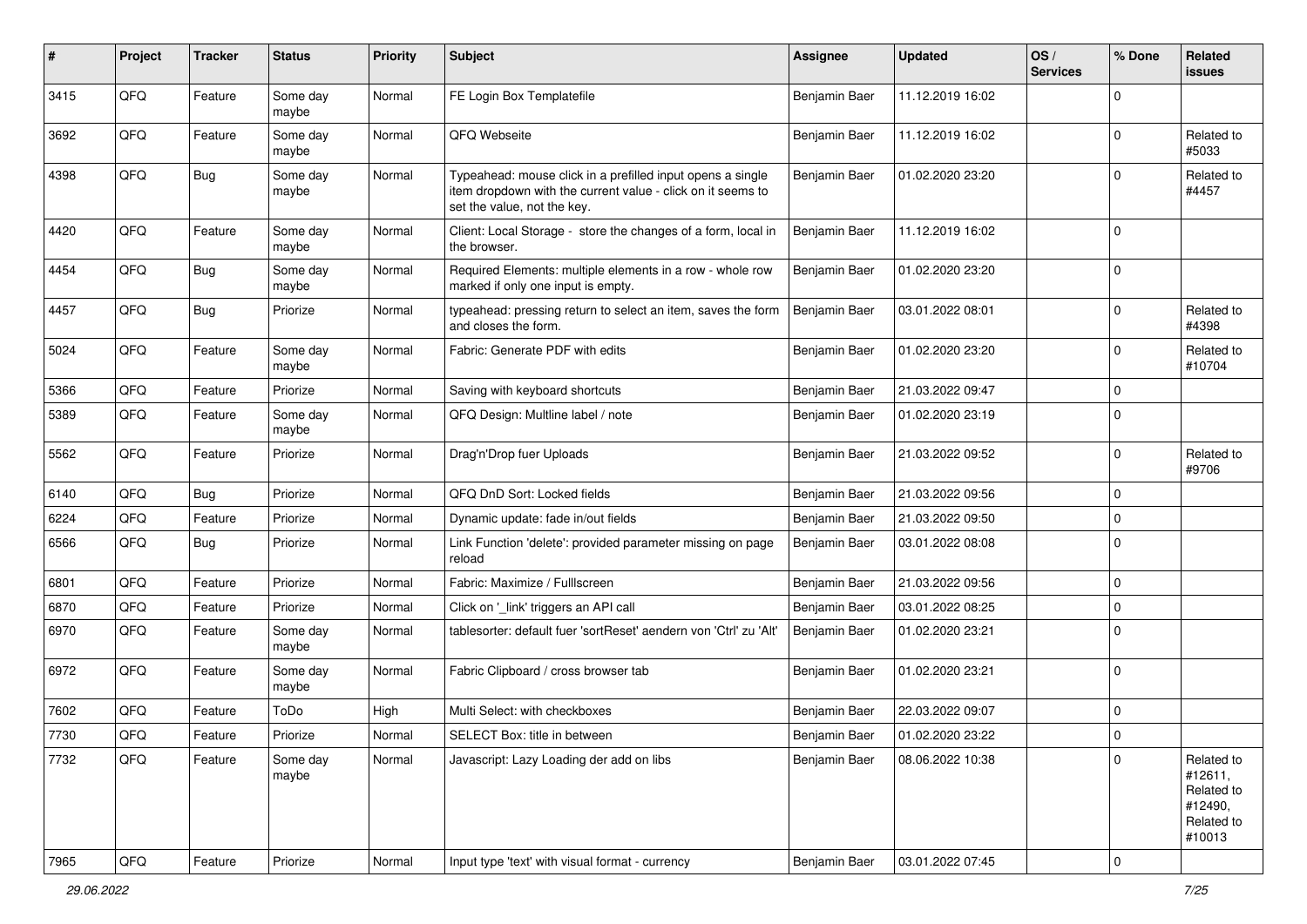| #     | Project | <b>Tracker</b> | <b>Status</b>     | <b>Priority</b> | <b>Subject</b>                                                                                                     | <b>Assignee</b>     | <b>Updated</b>   | OS/<br><b>Services</b> | % Done      | Related<br><b>issues</b>                                              |
|-------|---------|----------------|-------------------|-----------------|--------------------------------------------------------------------------------------------------------------------|---------------------|------------------|------------------------|-------------|-----------------------------------------------------------------------|
| 9130  | QFQ     | Feature        | Some day<br>maybe | Normal          | tablesorter: Automatic Row numbering / Zeilenummer                                                                 | Benjamin Baer       | 01.02.2020 23:22 |                        | $\Omega$    |                                                                       |
| 9135  | QFQ     | Feature        | Priorize          | Normal          | Progress Bar generic / replace old hourglass download<br>popup                                                     | Benjamin Baer       | 03.01.2022 07:43 |                        | $\Omega$    |                                                                       |
| 9535  | QFQ     | <b>Bug</b>     | Feedback          | Normal          | Report:  AS ' vertical' - column to wide - vertical >> rot45,<br>rot <sub>90</sub>                                 | Benjamin Baer       | 01.02.2020 15:56 |                        | $\Omega$    |                                                                       |
| 9548  | QFQ     | Feature        | Feedback          | High            | FormElement: Pattern mismatch - optional report only on<br>focus lost                                              | Benjamin Baer       | 03.05.2021 21:14 |                        | $\Omega$    |                                                                       |
| 9898  | QFQ     | <b>Bug</b>     | Feedback          | Normal          | Formular trotz Timeout gespeichert                                                                                 | Benjamin Baer       | 01.02.2020 15:56 |                        | $\mathbf 0$ |                                                                       |
| 10003 | QFQ     | Feature        | Priorize          | Normal          | fieldset: stronger visualize group                                                                                 | Benjamin Baer       | 12.02.2020 08:13 |                        | $\mathbf 0$ |                                                                       |
| 11057 | QFQ     | <b>Bug</b>     | New               | High            | Checkboxes ohne span.checkmark im Report werden<br>ausgeblendet                                                    | Benjamin Baer       | 03.05.2021 21:12 |                        | $\Omega$    | Related to<br>#11039                                                  |
| 11237 | QFQ     | <b>Bug</b>     | <b>New</b>        | High            | Radiobutton / parameter.buttonClass= btn-default - kein dirty<br>Trigger                                           | Benjamin Baer       | 03.05.2021 21:12 |                        | $\Omega$    | Related to<br>#10766                                                  |
| 12476 | QFQ     | Feature        | <b>New</b>        | Normal          | clearMe: a) should trigger 'dirty', b) sticky on textarea resize                                                   | Benjamin Baer       | 04.01.2022 08:40 |                        | $\Omega$    | Related to<br>#9528                                                   |
| 12490 | QFQ     | Feature        | <b>New</b>        | Normal          | Loading Plugins in QFQ - see what tinymce does. (lazy<br>loading)                                                  | Benjamin Baer       | 08.06.2022 10:37 |                        | $\Omega$    | Related to<br>#12611,<br>Related to<br>#10013,<br>Related to<br>#7732 |
| 12556 | QFQ     | Feature        | <b>New</b>        | Normal          | Pills Title: colored = static or dynamic on allrequiredgiven                                                       | Benjamin Baer       | 19.03.2022 17:49 |                        | $\mathbf 0$ |                                                                       |
| 13528 | QFQ     | <b>Bug</b>     | <b>New</b>        | Normal          | gfg.io > releases: es wird kein neues Release angelegt                                                             | Benjamin Baer       | 19.03.2022 17:46 |                        | $\mathbf 0$ |                                                                       |
| 13647 | QFQ     | Bug            | <b>New</b>        | Normal          | Autofocus funktioniert nicht auf Chrome                                                                            | Benjamin Baer       | 19.03.2022 17:44 |                        | $\mathbf 0$ |                                                                       |
| 1635  | QFQ     | Feature        | Some day<br>maybe | Normal          | QFQ Extension content record: weitere Optionen<br>einblenden.                                                      | <b>Carsten Rose</b> | 11.12.2019 16:03 |                        | $\Omega$    |                                                                       |
| 1946  | QFQ     | Feature        | Some day<br>maybe | Normal          | Kontrolle ob der ReadOnly Modus bei den<br>Formularelementen korrekt implementiert ist                             | <b>Carsten Rose</b> | 11.12.2019 16:03 |                        | $\Omega$    |                                                                       |
| 2084  | QFQ     | Feature        | Some day<br>maybe | Normal          | Mailto mit encryption: Subrecord                                                                                   | <b>Carsten Rose</b> | 11.12.2019 16:03 |                        | $\Omega$    | Related to<br>#2082                                                   |
| 2361  | QFQ     | Feature        | New               | Normal          | Logging wer/wann/wo welches Formular aufgerufen hat                                                                | <b>Carsten Rose</b> | 11.12.2019 16:15 |                        | $\Omega$    | Related to<br>#4432,<br>Related to<br>#7480                           |
| 2643  | QFQ     | <b>Bug</b>     | Some day<br>maybe | Normal          | Zend / PHP Webinars anschauen                                                                                      | <b>Carsten Rose</b> | 01.02.2020 15:56 |                        | $\Omega$    |                                                                       |
| 2995  | QFQ     | Feature        | Some day<br>maybe | Normal          | Dropdown JQuery Plugin: 'chosen' - Moeglichkeit um Select<br>Listen mehr Funktion zu geben. Kein Bootstrap noetig. | Carsten Rose        | 11.12.2019 16:03 |                        | $\Omega$    |                                                                       |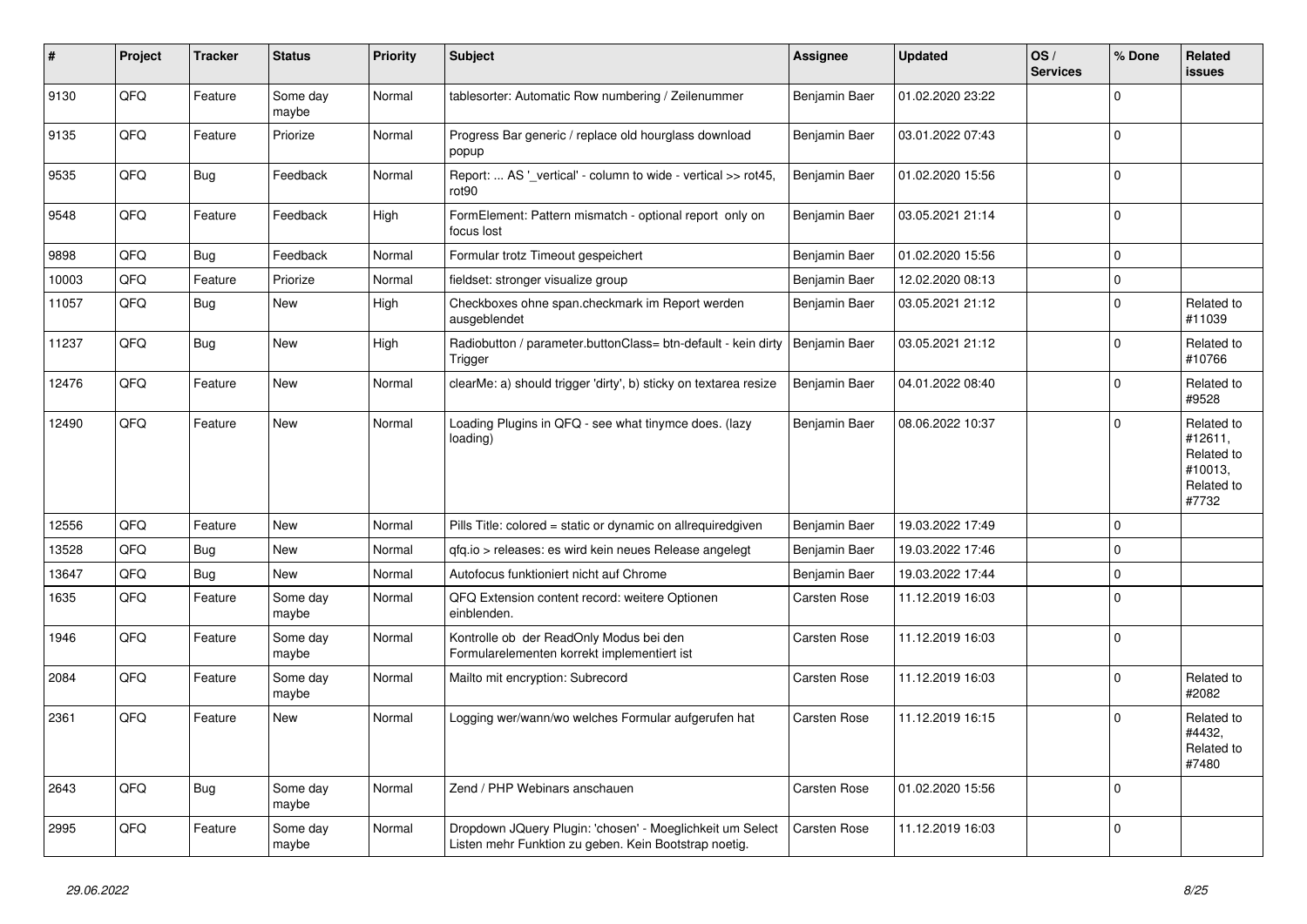| #    | Project | <b>Tracker</b> | <b>Status</b>     | <b>Priority</b> | Subject                                                                                                                       | <b>Assignee</b>     | <b>Updated</b>   | OS/<br><b>Services</b> | % Done      | Related<br>issues                           |
|------|---------|----------------|-------------------|-----------------|-------------------------------------------------------------------------------------------------------------------------------|---------------------|------------------|------------------------|-------------|---------------------------------------------|
| 3061 | QFQ     | Bug            | Some day<br>maybe | High            | winstitute: mysql connection durcheinander - nmhp17<br>(ag7)/QFQ arbeitet mit DB/Tabellen von biostat.                        | <b>Carsten Rose</b> | 03.05.2021 21:14 |                        | $\Omega$    |                                             |
| 3109 | QFQ     | Bug            | Some day<br>maybe | High            | RealUrl: Links werden nicht korrekt gerendert                                                                                 | <b>Carsten Rose</b> | 03.05.2021 21:14 |                        | $\Omega$    |                                             |
| 3130 | QFQ     | Bug            | Some day<br>maybe | Normal          | Debug Info's nicht korrekt nach 'New > Save'.                                                                                 | <b>Carsten Rose</b> | 11.12.2019 16:03 |                        | $\Omega$    | Related to<br>#3253                         |
| 3216 | QFQ     | Feature        | Some day<br>maybe | Normal          | dynamic update für checkbox label2                                                                                            | <b>Carsten Rose</b> | 11.12.2019 16:03 |                        | $\Omega$    | Related to<br>#2081                         |
| 3267 | QFQ     | Feature        | Some day<br>maybe | Normal          | 2 Forms auf einer Seite: real + Read only                                                                                     | <b>Carsten Rose</b> | 11.12.2019 16:03 |                        | $\Omega$    |                                             |
| 3273 | QFQ     | Feature        | Some day<br>maybe | Low             | Dirty Flag in Form                                                                                                            | <b>Carsten Rose</b> | 11.12.2019 16:02 |                        | $\Omega$    |                                             |
| 3285 | QFQ     | Feature        | Some day<br>maybe | Normal          | Zeichenlimit pro Feld: textarea / editor                                                                                      | <b>Carsten Rose</b> | 11.12.2019 16:02 |                        | $\Omega$    |                                             |
| 3291 | QFQ     | Feature        | Some day<br>maybe | Normal          | AutoCron websiteToken                                                                                                         | <b>Carsten Rose</b> | 11.12.2019 16:02 |                        | 0           | Related to<br>#4250                         |
| 3331 | QFQ     | Feature        | Some day<br>maybe | Normal          | Default Tooltip fuer _page? Links: mit Form und Record ID                                                                     | <b>Carsten Rose</b> | 11.12.2019 16:02 |                        | 0           |                                             |
| 3332 | QFQ     | Feature        | Some day<br>maybe | Normal          | Uploads: Thumbnails, Details zum hochgeladenen File                                                                           | <b>Carsten Rose</b> | 11.12.2019 16:02 |                        | $\Omega$    | Related to<br>#3264,<br>Related to<br>#5333 |
| 3349 | QFQ     | Bug            | Some day<br>maybe | Normal          | config.qfq.ini: a) vertraegt keine '=' im Value (z.B. Passwort),<br>b) Values sollten in ticks einschliessbar sein (spaces, ) | <b>Carsten Rose</b> | 11.12.2019 16:02 |                        | $\Omega$    |                                             |
| 3350 | QFQ     | Feature        | Some day<br>maybe | Normal          | FormEditor: Hilfetext hinter 'checktype'                                                                                      | <b>Carsten Rose</b> | 11.12.2019 16:02 |                        | $\Omega$    |                                             |
| 3385 | QFQ     | Feature        | Some day<br>maybe | Normal          | templateGroup: insert/update/delete non primary records                                                                       | <b>Carsten Rose</b> | 11.12.2019 16:02 |                        | $\Omega$    |                                             |
| 3432 | QFQ     | Feature        | <b>New</b>        | Normal          | subrecord: dynamicUpdate                                                                                                      | <b>Carsten Rose</b> | 11.06.2020 21:10 |                        | $\Omega$    | Related to<br>#5691                         |
| 3457 | QFQ     | Feature        | Some day<br>maybe | Normal          | LDAP: concat multi values to one single entry                                                                                 | Carsten Rose        | 11.12.2019 16:02 |                        | $\Omega$    |                                             |
| 3458 | QFQ     | Feature        | Some day<br>maybe | Normal          | Display 'Edit Form Element'-Checkbox on form: should<br>depend on FE Group                                                    | <b>Carsten Rose</b> | 11.12.2019 16:02 |                        | $\Omega$    | Related to<br>#3447                         |
| 3504 | QFG     | Feature        | New               | Normal          | Logging: welche Action FEs werden wann wie ausgefuehrt                                                                        | <b>Carsten Rose</b> | 01.02.2020 23:21 |                        | $\Omega$    | Related to<br>#5458,<br>Related to<br>#4092 |
| 3537 | QFG     | Feature        | Some day<br>maybe | Low             | SHOW COLUMNS FROM tableName - Extend '{{!'<br>definition                                                                      | Carsten Rose        | 11.12.2019 16:02 |                        | $\mathbf 0$ |                                             |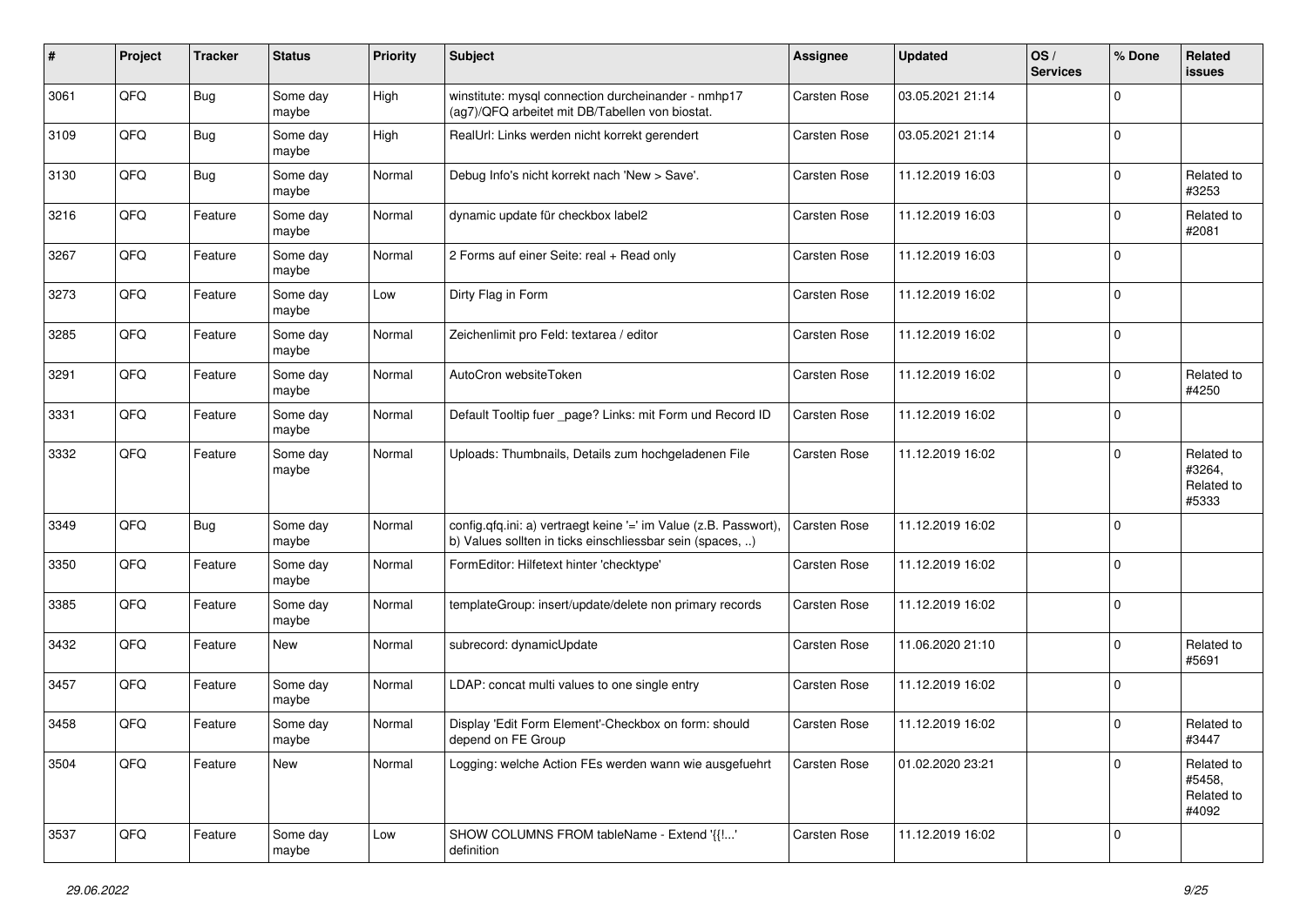| #    | Project | <b>Tracker</b> | <b>Status</b>     | <b>Priority</b> | Subject                                                                                                                                      | <b>Assignee</b>     | <b>Updated</b>   | OS/<br><b>Services</b> | % Done      | Related<br>issues    |
|------|---------|----------------|-------------------|-----------------|----------------------------------------------------------------------------------------------------------------------------------------------|---------------------|------------------|------------------------|-------------|----------------------|
| 3547 | QFQ     | Bug            | <b>New</b>        | Normal          | FE of type 'note' causes writing of empty fields.                                                                                            | Carsten Rose        | 01.02.2020 23:21 |                        | $\Omega$    |                      |
| 3570 | QFQ     | <b>Bug</b>     | Some day<br>maybe | High            | Formular mit prmitnew permitEdit=Always wird nicht<br>aufgerufen (ist leer)                                                                  | <b>Carsten Rose</b> | 03.05.2021 21:14 |                        | $\Omega$    |                      |
| 3588 | QFQ     | Bug            | Some day<br>maybe | Normal          | templateGroup: versteckte Elemente werden weiterhin<br>gespeichert.                                                                          | <b>Carsten Rose</b> | 11.12.2019 16:02 |                        | $\Omega$    |                      |
| 3666 | QFQ     | Feature        | Some day<br>maybe | Normal          | a) Performance Messung: mysql_real_escape_string() im<br>Vergleich zu str_replace(), b) doppeltes Aufrufen von<br>mysql_real_escape_string() | <b>Carsten Rose</b> | 11.12.2019 16:02 |                        | $\Omega$    |                      |
| 3677 | QFQ     | Feature        | Some day<br>maybe | Normal          | wkhtmltopdf: FE User access prohibited, if client IP changes<br><b>\$TYPO3 CONF VARS[FE][lockIP]</b>                                         | <b>Carsten Rose</b> | 11.12.2019 16:02 |                        | $\Omega$    |                      |
| 3682 | QFQ     | Bug            | Some day<br>maybe | Normal          | Dynamic update: Radio buttons                                                                                                                | Carsten Rose        | 11.12.2019 16:02 |                        | $\Omega$    |                      |
| 3708 | QFQ     | Feature        | Some day<br>maybe | Normal          | Form: input - 'specialchars', 'none'  gewisse tags erlauben,<br>andere verbieten                                                             | <b>Carsten Rose</b> | 11.12.2019 16:02 |                        | $\Omega$    | Related to<br>#14320 |
| 3727 | QFQ     | Feature        | New               | High            | Security: Session Hijacking erschweren                                                                                                       | <b>Carsten Rose</b> | 03.05.2021 21:14 |                        | 0           |                      |
| 3750 | QFQ     | Bug            | Some day<br>maybe | Normal          | FE in a row: if one violates check, all are red                                                                                              | <b>Carsten Rose</b> | 11.12.2019 16:03 |                        | $\Omega$    |                      |
| 3782 | QFQ     | Bug            | Priorize          | Normal          | Bei fehlerhafter Eingabe (z.B. Datum) sollte das erwartete<br>Format angezeigt werden                                                        | <b>Carsten Rose</b> | 01.02.2020 10:13 |                        | $\Omega$    |                      |
| 3811 | QFQ     | <b>Bug</b>     | Some day<br>maybe | Normal          | Dynamic Update: extraButtonInfo - Text aktualisieren                                                                                         | <b>Carsten Rose</b> | 11.12.2019 16:03 |                        | $\Omega$    | Related to<br>#11517 |
| 3848 | QFQ     | Feature        | Some day<br>maybe | High            | Antivirus check fuer Upload files in qfq?                                                                                                    | Carsten Rose        | 03.05.2021 21:14 |                        | $\Omega$    | Related to<br>#4131  |
| 3864 | QFQ     | Feature        | New               | Normal          | Encrypt / decrypt field                                                                                                                      | <b>Carsten Rose</b> | 08.03.2021 18:08 |                        | 0           |                      |
| 3867 | QFQ     | Feature        | Priorize          | Normal          | Readonly Formular: Template Groups add/delete<br>ausbeldnen                                                                                  | <b>Carsten Rose</b> | 05.05.2021 22:12 |                        | $\Omega$    |                      |
| 3877 | QFQ     | Feature        | Some day<br>maybe | Normal          | FormEditor: die Felder die aktuell nicht gebraucht werden<br>nur auf readonly/disabled setzen (nicht ausblenden > das<br>irritiert.          | Carsten Rose        | 11.12.2019 16:03 |                        | $\Omega$    |                      |
| 3882 | QFQ     | <b>Bug</b>     | Some day<br>maybe | Normal          | templateGroup: disable 'add' if limit is reached - funktioniert<br>nicht wenn bereits records existierten                                    | <b>Carsten Rose</b> | 11.12.2019 16:03 |                        | $\Omega$    |                      |
| 3895 | QFQ     | Bug            | Some day<br>maybe | Normal          | typeahead pedantic: on lehrkredit ldap webpass - if only one<br>person is in dropdown, such person can't be selected                         | <b>Carsten Rose</b> | 11.12.2019 16:03 |                        | $\Omega$    |                      |
| 3900 | QFQ     | Feature        | Some day<br>maybe | Normal          | Extend documentation of 'Copy / Paste'                                                                                                       | Carsten Rose        | 11.12.2019 16:03 |                        | $\mathbf 0$ | Related to<br>#3899  |
| 3905 | QFQ     | Feature        | Some day<br>maybe | Normal          | Documentation: Best Practice anhand eines Online<br>Bewerbungstools                                                                          | Carsten Rose        | 11.12.2019 16:03 |                        | $\mathbf 0$ |                      |
| 3941 | QFQ     | Feature        | Some day<br>maybe | Normal          | sqlAfter: es sollten mehrere moeglich sein                                                                                                   | Carsten Rose        | 11.12.2019 16:03 |                        | 0           | Related to<br>#3942  |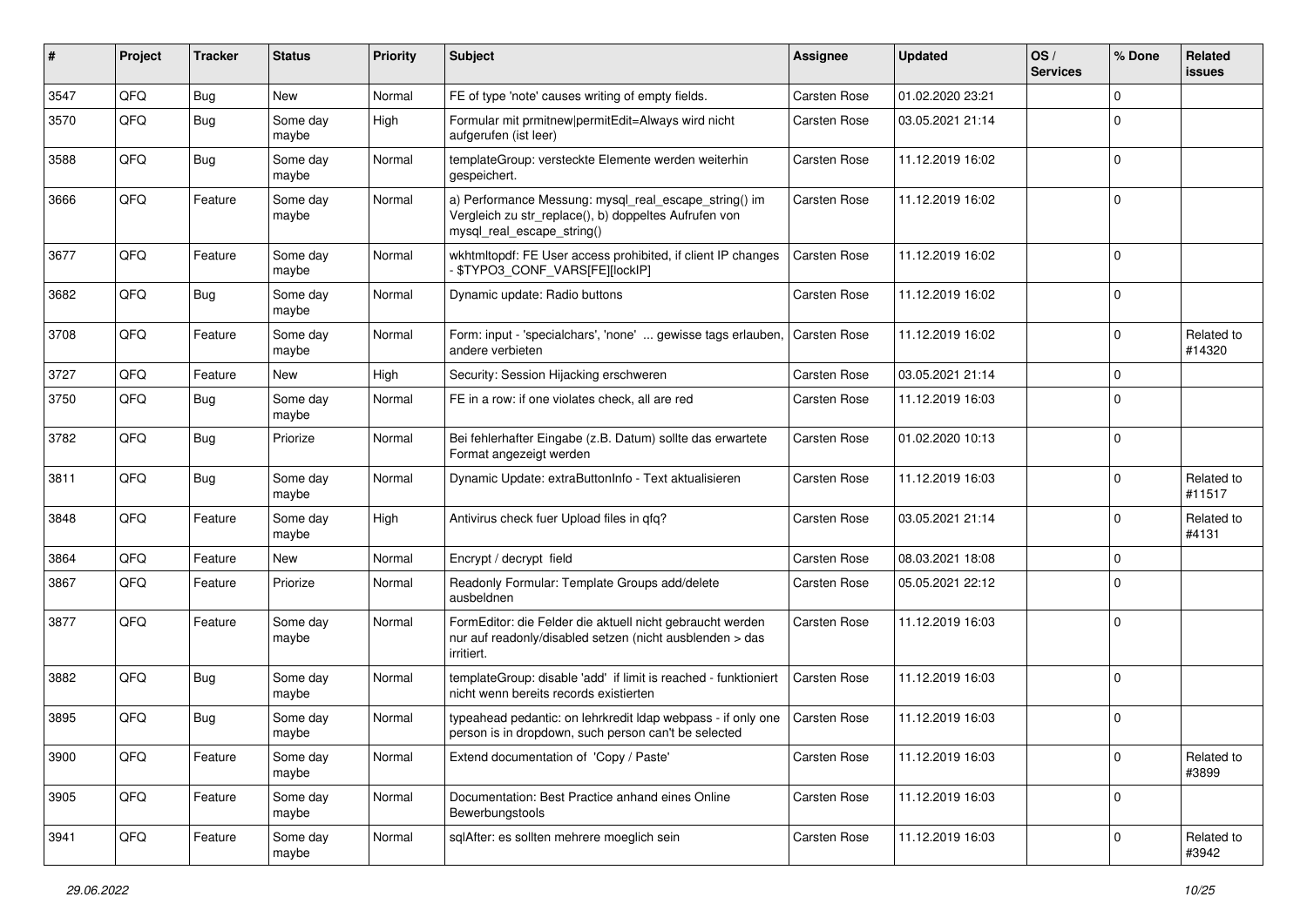| #    | Project | <b>Tracker</b> | <b>Status</b>     | <b>Priority</b> | <b>Subject</b>                                                                                                  | <b>Assignee</b>     | <b>Updated</b>   | OS/<br><b>Services</b> | % Done      | Related<br><b>issues</b>                    |
|------|---------|----------------|-------------------|-----------------|-----------------------------------------------------------------------------------------------------------------|---------------------|------------------|------------------------|-------------|---------------------------------------------|
| 3942 | QFQ     | Feature        | Some day<br>maybe | Normal          | Action Elemente: neu generierte IDs via FE weitergeben                                                          | <b>Carsten Rose</b> | 11.12.2019 16:03 |                        | $\Omega$    | Related to<br>#3941                         |
| 3947 | QFQ     | Feature        | Some day<br>maybe | Normal          | Attack detectect: logout current user                                                                           | Carsten Rose        | 11.12.2019 16:03 |                        | $\Omega$    | Related to<br>#5458,<br>Related to<br>#6299 |
| 3967 | QFQ     | Feature        | Some day<br>maybe | High            | Report: Checkbox, Radio, Dropdown, Input welches ohne<br>Submit funktioniert - 'Inline-Form'                    | <b>Carsten Rose</b> | 03.05.2021 21:14 |                        | $\Omega$    |                                             |
| 3990 | QFQ     | Feature        | Some day<br>maybe | High            | custom class definition: add space automatically                                                                | <b>Carsten Rose</b> | 03.05.2021 21:14 |                        | $\Omega$    |                                             |
| 3991 | QFQ     | Feature        | Some day<br>maybe | Normal          | report: Columnname '_skipWrap' skips 'fbeg', 'fend'                                                             | Carsten Rose        | 11.12.2019 16:03 |                        | $\Omega$    |                                             |
| 4008 | QFQ     | Bug            | Some day<br>maybe | Normal          | FormElemen.type=sendmail: wrong 'TO' if 'real<br>name <rea@mail.to>' is used</rea@mail.to>                      | Carsten Rose        | 11.12.2019 16:03 |                        | $\Omega$    |                                             |
| 4018 | QFQ     | Feature        | Some day<br>maybe | Normal          | typeahead: solve problem with potential long query<br>parameter                                                 | <b>Carsten Rose</b> | 11.12.2019 16:03 |                        | $\Omega$    |                                             |
| 4023 | QFQ     | Feature        | New               | Normal          | prepared statements - FE action: salveld, sqllnsert,<br>sqlUpdate, sqlDelete, sqlBefore, sqlAfter               | Carsten Rose        | 11.12.2019 16:15 |                        | $\mathbf 0$ |                                             |
| 4026 | QFQ     | Feature        | Some day<br>maybe | Normal          | sqlLog.sql: log number of FE.id                                                                                 | Carsten Rose        | 11.12.2019 16:03 |                        | $\Omega$    | Related to<br>#5458                         |
| 4050 | QFQ     | Feature        | <b>New</b>        | Normal          | sgl.log: 1) FormElement ID which causes a specific action,<br>2) Result in the same row.                        | Carsten Rose        | 15.04.2020 11:35 |                        | $\Omega$    | Related to<br>#5458                         |
| 4082 | QFQ     | Feature        | <b>New</b>        | Normal          | Dynamic Update: modeSql - useful default                                                                        | <b>Carsten Rose</b> | 01.02.2020 23:22 |                        | $\Omega$    |                                             |
| 4092 | QFQ     | <b>Bug</b>     | Some day<br>maybe | Normal          | 1) Logging verbessern wann welches FE warum ausgefuehrt<br>wird, 2) Documentation: Best Practice Template Group | <b>Carsten Rose</b> | 01.02.2020 23:19 |                        | $\Omega$    | Related to<br>#3504                         |
| 4197 | QFQ     | Feature        | Some day<br>maybe | Normal          | Unit Test fuer JSON Stream von QuickFormQuery.php ><br>doForm()                                                 | Carsten Rose        | 11.12.2019 16:03 |                        | $\Omega$    |                                             |
| 4250 | QFQ     | Feature        | <b>New</b>        | Normal          | AutoCron in QFQ via PHP                                                                                         | Carsten Rose        | 01.02.2020 23:21 |                        | $\Omega$    | Related to<br>#3292,<br>Related to<br>#3291 |
| 4258 | QFQ     | Feature        | Some day<br>maybe | High            | <b>System Defaults: Forms</b>                                                                                   | Carsten Rose        | 03.05.2021 21:14 |                        | $\Omega$    |                                             |
| 4259 | QFQ     | Feature        | Some day<br>maybe | Normal          | Instant trigger a cron job                                                                                      | Carsten Rose        | 11.12.2019 16:03 |                        | $\Omega$    |                                             |
| 4279 | QFQ     | Bug            | Some day<br>maybe | High            | config.linkVars lost                                                                                            | Carsten Rose        | 03.05.2021 21:14 |                        | $\mathbf 0$ |                                             |
| 4293 | QFQ     | Bug            | Some day<br>maybe | Normal          | Download broken if token 'd:' is missing - but no error<br>message                                              | <b>Carsten Rose</b> | 11.12.2019 16:03 |                        | $\Omega$    | Related to<br>#7514                         |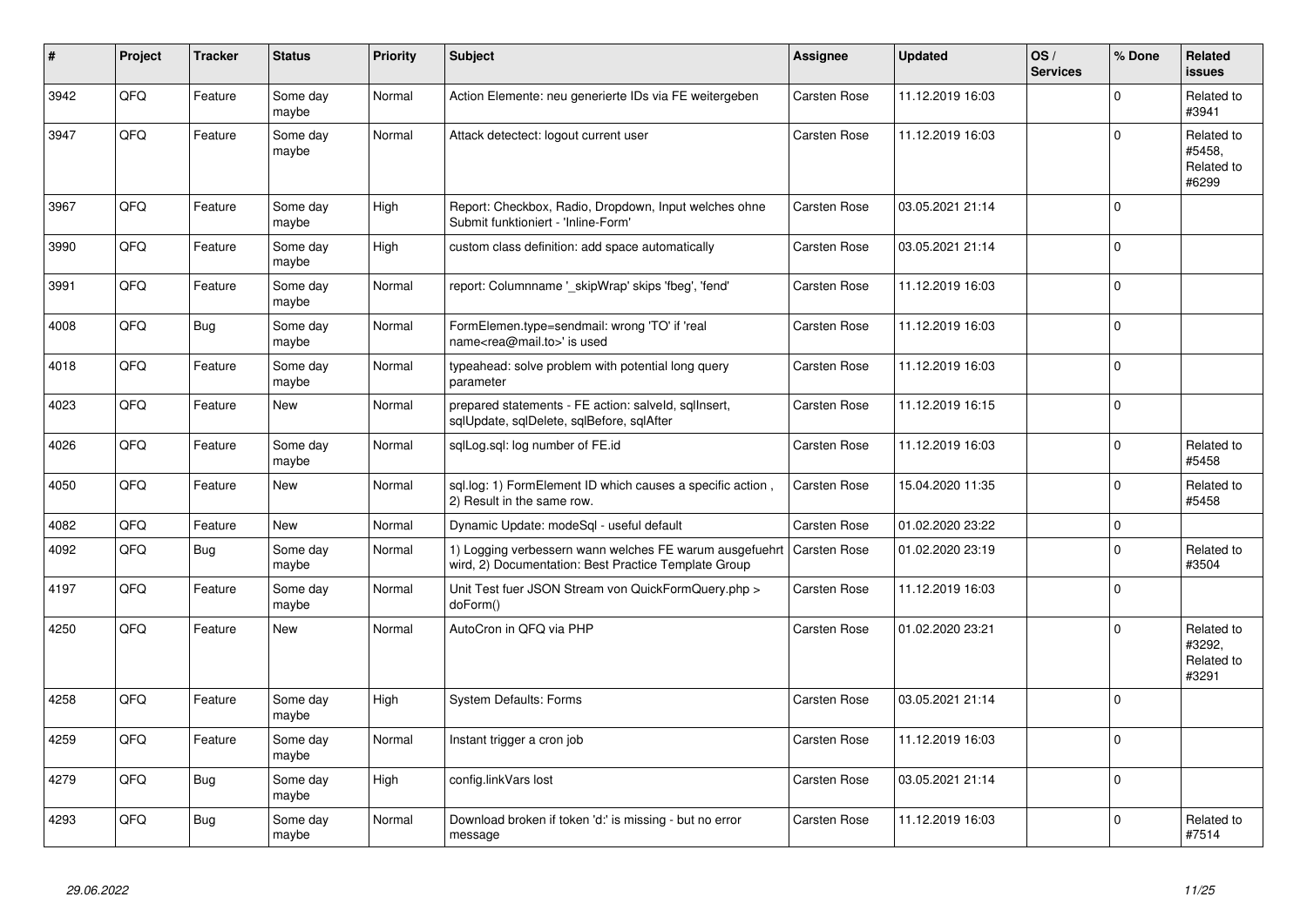| #    | Project | <b>Tracker</b> | <b>Status</b>     | <b>Priority</b> | Subject                                                                                                                 | <b>Assignee</b>     | <b>Updated</b>   | OS/<br><b>Services</b> | % Done      | Related<br>issues                              |
|------|---------|----------------|-------------------|-----------------|-------------------------------------------------------------------------------------------------------------------------|---------------------|------------------|------------------------|-------------|------------------------------------------------|
| 4328 | QFQ     | Bug            | Some day<br>maybe | Normal          | Error Message: Show FE name/number on problems in FE                                                                    | Carsten Rose        | 01.02.2020 23:20 |                        | $\Omega$    |                                                |
| 4330 | QFQ     | Feature        | Some day<br>maybe | Normal          | Error Message: report missing {{ / }} in sqlUpdate, sqlInsert,<br>sqlDelete, sqlAfter, sqlBefore in FE action elements. | <b>Carsten Rose</b> | 01.02.2020 23:20 |                        | 0           |                                                |
| 4343 | QFQ     | Feature        | Some day<br>maybe | Normal          | Link: Classifier to add 'attributes'                                                                                    | <b>Carsten Rose</b> | 01.02.2020 23:20 |                        | 0           | Related to<br>#14077                           |
| 4349 | QFQ     | Feature        | Some day<br>maybe | Normal          | link download: downloaded external URL to<br>deliver/concatenate - check mimetipe and handle it correctly               | <b>Carsten Rose</b> | 11.12.2019 16:02 |                        | $\mathbf 0$ |                                                |
| 4365 | QFQ     | Feature        | Some day<br>maybe | Normal          | Multi Language: new way of config                                                                                       | <b>Carsten Rose</b> | 01.02.2020 23:20 |                        | $\Omega$    |                                                |
| 4413 | QFQ     | Feature        | New               | Normal          | fieldset: show/hidden, modeSql, dynamicUpdate                                                                           | Carsten Rose        | 09.02.2022 15:19 |                        | 0           |                                                |
| 4528 | QFQ     | Bug            | Some day<br>maybe | Normal          | extraButtonLock mit SQLAhead Bug                                                                                        | <b>Carsten Rose</b> | 01.02.2020 23:19 |                        | $\mathbf 0$ |                                                |
| 4549 | QFQ     | Bug            | Some day<br>maybe | Normal          | TemplateGroups: FE.type SELECT loose selected value<br>after save                                                       | <b>Carsten Rose</b> | 01.02.2020 23:20 |                        | $\Omega$    | Related to<br>#4548,<br>Related to<br>#4771    |
| 4583 | QFQ     | Bug            | Some day<br>maybe | Normal          | Dynamic Update bei TypeAhead Feldern                                                                                    | <b>Carsten Rose</b> | 01.02.2020 23:19 |                        | $\mathbf 0$ |                                                |
| 4606 | QFQ     | Feature        | Some day<br>maybe | Normal          | link: qualifier to render bootstrap button                                                                              | Carsten Rose        | 01.02.2020 23:19 |                        | 0           |                                                |
| 4650 | QFQ     | Feature        | Some day<br>maybe | Normal          | Convert html to doc/rtf                                                                                                 | Carsten Rose        | 01.02.2020 23:20 |                        | 0           | Related to<br>#10704                           |
| 4651 | QFQ     | Bug            | Some day<br>maybe | Normal          | "Loading document" Modal wird angezeigt bei uzhcd type=2<br>Ansicht                                                     | <b>Carsten Rose</b> | 01.02.2020 23:20 |                        | $\mathbf 0$ |                                                |
| 4652 | QFQ     | Feature        | Some day<br>maybe | Normal          | UZH CD: Weiterleitung auf benutzerdefinierte 403/404 Seite                                                              | <b>Carsten Rose</b> | 01.02.2020 23:20 |                        | $\mathbf 0$ |                                                |
| 4659 | QFQ     | Bug            | Some day<br>maybe | Normal          | infoButtonExtra                                                                                                         | <b>Carsten Rose</b> | 01.02.2020 23:20 |                        | $\mathbf 0$ |                                                |
| 4756 | QFQ     | Bug            | New               | Normal          | Form dirty even nothing changes                                                                                         | <b>Carsten Rose</b> | 11.12.2019 16:16 |                        | $\mathbf 0$ |                                                |
| 4757 | QFQ     | Feature        | Some day<br>maybe | Normal          | Test subrecord: download links ok? Links ok?                                                                            | <b>Carsten Rose</b> | 01.02.2020 23:20 |                        | 0           |                                                |
| 4771 | QFQ     | Bug            | Some day<br>maybe | Normal          | gfg: select-down-values empty after save (edit-form for<br>program administrators)                                      | <b>Carsten Rose</b> | 01.02.2020 23:20 |                        | 0           | Related to<br>#4549, Has<br>duplicate<br>#4282 |
| 4839 | QFQ     | Feature        | Some day<br>maybe | Normal          | qfq-handle in <head> Abschnitt</head>                                                                                   | <b>Carsten Rose</b> | 11.12.2019 16:02 |                        | 0           |                                                |
| 4869 | QFQ     | Feature        | Some day<br>maybe | Normal          | Dynamic Update (show, hide, readonly?, required?) for<br><b>Template Group Elements</b>                                 | Carsten Rose        | 01.02.2020 23:19 |                        | $\mathbf 0$ | Related to<br>#4865                            |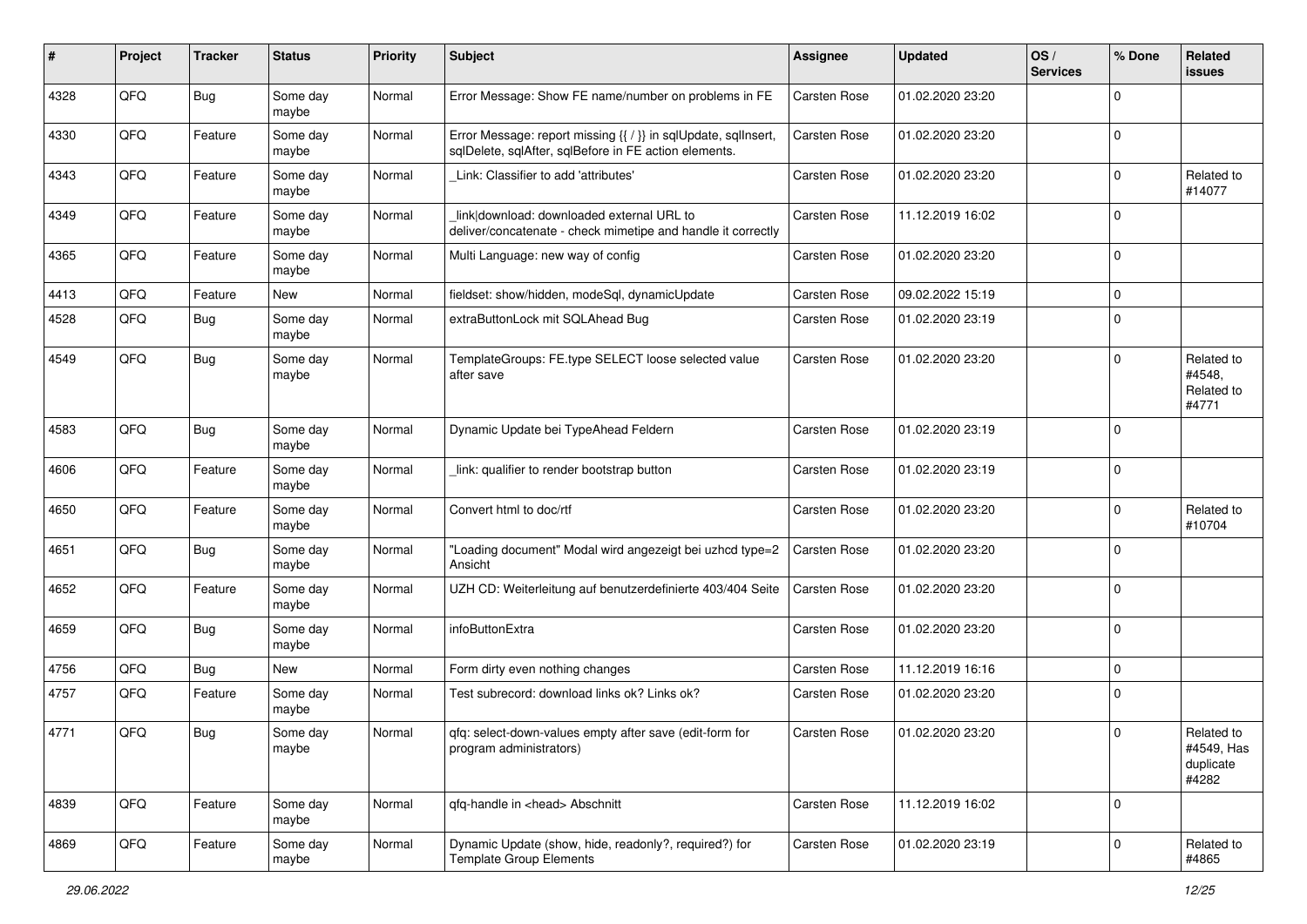| ∦    | Project | <b>Tracker</b> | <b>Status</b>     | <b>Priority</b> | <b>Subject</b>                                                                                                       | Assignee            | <b>Updated</b>   | OS/<br><b>Services</b> | % Done      | Related<br><b>issues</b>                    |
|------|---------|----------------|-------------------|-----------------|----------------------------------------------------------------------------------------------------------------------|---------------------|------------------|------------------------|-------------|---------------------------------------------|
| 4872 | QFQ     | Feature        | Some day<br>maybe | Normal          | Fields of Typo3 page available in STORE TYPO3                                                                        | Carsten Rose        | 01.02.2020 23:19 |                        | $\Omega$    |                                             |
| 4956 | QFQ     | Feature        | Some day<br>maybe | Normal          | Sendmail: Benutzerdefinierte Headers                                                                                 | Carsten Rose        | 11.12.2019 16:02 |                        | $\Omega$    |                                             |
| 5021 | QFQ     | Bug            | Some day<br>maybe | Normal          | FE.typ=extra - during save displays error 'datum2' already<br>filled in STORE SIP - the value is stored nevertheless | <b>Carsten Rose</b> | 01.02.2020 23:19 |                        | $\Omega$    | Related to<br>#3875                         |
| 5131 | QFQ     | Feature        | <b>New</b>        | Normal          | Activate Spin Gear ('wait/busy' indicator) via LINK attribute                                                        | <b>Carsten Rose</b> | 01.02.2020 23:21 |                        | $\mathbf 0$ |                                             |
| 5132 | QFQ     | Feature        | Some day<br>maybe | Normal          | Error Message sendmail missing attachment: more details                                                              | Carsten Rose        | 01.02.2020 23:19 |                        | $\Omega$    |                                             |
| 5221 | QFQ     | Bug            | New               | High            | Download Dialog: Bleibt stehen in FF wenn Datei<br>automatisch gespeichert wird.                                     | Carsten Rose        | 03.05.2021 21:14 |                        | $\Omega$    |                                             |
| 5305 | QFQ     | Bug            | <b>New</b>        | Normal          | Upload FormElement: nicht disabled by readonly Form                                                                  | Carsten Rose        | 16.06.2021 13:43 |                        | $\Omega$    | Related to<br>#9347,<br>Related to<br>#9834 |
| 5345 | QFQ     | Feature        | New               | Normal          | Report: UPDATE / INSERT / DELETE statements should<br>trigger subqueries, depending on the result.                   | <b>Carsten Rose</b> | 27.05.2020 16:11 |                        | $\Omega$    |                                             |
| 5428 | QFQ     | Feature        | Some day<br>maybe | Normal          | secure thumbnail: late render on access.                                                                             | Carsten Rose        | 01.02.2020 23:20 |                        | $\Omega$    |                                             |
| 5459 | QFQ     | Bug            | <b>New</b>        | High            | Multi DB: spread system tables between 'QFQ' and<br>'Data'-DB                                                        | <b>Carsten Rose</b> | 03.05.2021 21:14 |                        | $\Omega$    | Related to<br>#4720                         |
| 5480 | QFQ     | Feature        | Some day<br>maybe | Normal          | QFQ: Dokumentation mit Screenshots versehen                                                                          | Carsten Rose        | 01.02.2020 23:20 |                        | $\Omega$    | Related to<br>#9879                         |
| 5548 | QFQ     | Feature        | Some day<br>maybe | Normal          | 801 Textfiles/Scriptfiles als Thumbnail                                                                              | Carsten Rose        | 07.03.2022 16:26 |                        | $\Omega$    |                                             |
| 5557 | QFQ     | <b>Bug</b>     | Some day<br>maybe | Normal          | Form load: STORE_RECORD filled, but should be empty                                                                  | <b>Carsten Rose</b> | 01.02.2020 23:19 |                        | $\Omega$    |                                             |
| 5559 | QFQ     | Bug            | <b>New</b>        | Normal          | FE.type = Upload: 'accept' might contain variables                                                                   | Carsten Rose        | 11.05.2020 21:23 |                        | $\Omega$    |                                             |
| 5576 | QFQ     | Bug            | <b>New</b>        | Normal          | Using MySQL 'DROP' requires privilege - wich is not really<br>necessary.                                             | <b>Carsten Rose</b> | 01.02.2020 23:21 |                        | $\Omega$    |                                             |
| 5579 | QFQ     | Feature        | Some day<br>maybe | Normal          | Enhance Doc / Presentation: variable type 'link column type'                                                         | Carsten Rose        | 01.02.2020 23:19 |                        | $\Omega$    |                                             |
| 5665 | QFQ     | Feature        | Some day<br>maybe | Normal          | Versuch das '{{!' nicht mehr noetig ist.                                                                             | <b>Carsten Rose</b> | 01.02.2020 23:20 |                        | $\Omega$    | Related to<br>#7432,<br>Related to<br>#7434 |
| 5695 | QFQ     | Feature        | In Progress       | Normal          | <b>Multiform</b>                                                                                                     | Carsten Rose        | 02.01.2021 18:38 |                        | $\Omega$    |                                             |
| 5706 | QFQ     | Bug            | Some day<br>maybe | Normal          | upload: fileDestination needs to be sanatized                                                                        | <b>Carsten Rose</b> | 01.02.2020 23:19 |                        | $\Omega$    |                                             |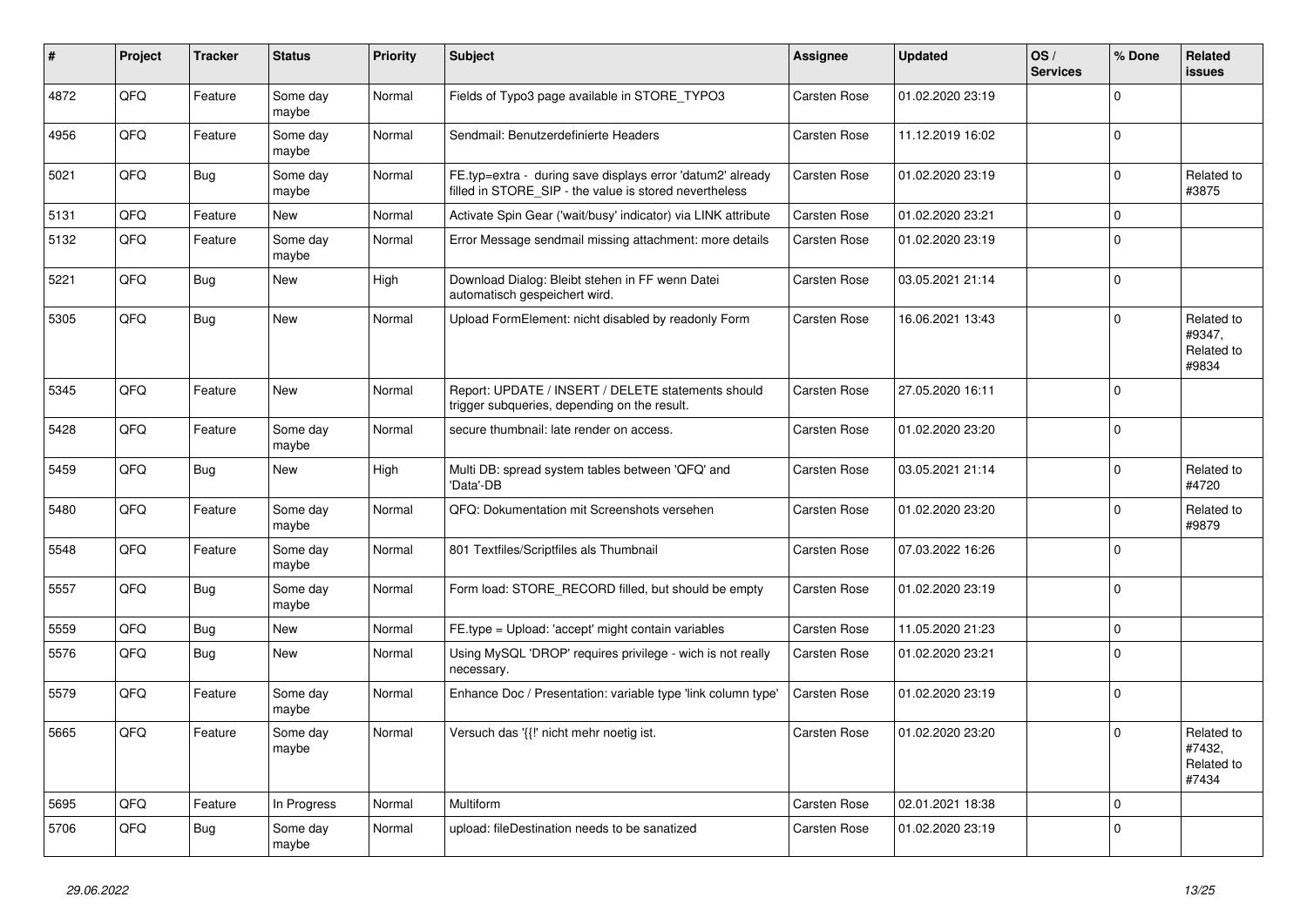| #    | Project        | <b>Tracker</b> | <b>Status</b>     | <b>Priority</b> | Subject                                                                                               | <b>Assignee</b>     | <b>Updated</b>   | OS/<br><b>Services</b> | % Done      | Related<br><b>issues</b>                    |
|------|----------------|----------------|-------------------|-----------------|-------------------------------------------------------------------------------------------------------|---------------------|------------------|------------------------|-------------|---------------------------------------------|
| 5715 | QFQ            | Feature        | <b>New</b>        | High            | PDF Caching                                                                                           | Carsten Rose        | 03.05.2021 21:14 |                        | $\Omega$    | Related to<br>#5851,<br>Related to<br>#6357 |
| 5768 | QFQ            | Bug            | Some day<br>maybe | Normal          | {{pageLanguage:T}}' missing if QFQ is called via api                                                  | Carsten Rose        | 01.02.2020 23:19 |                        | $\Omega$    |                                             |
| 5782 | QFQ            | Feature        | <b>New</b>        | Normal          | NextCloud API                                                                                         | <b>Carsten Rose</b> | 01.02.2020 10:02 |                        | $\mathbf 0$ |                                             |
| 5852 | QFQ            | Feature        | Some day<br>maybe | Normal          | Logging: mail.log / sql.log - im FE anzeigen und via AJAX<br>aktualisieren                            | Carsten Rose        | 01.02.2020 23:19 |                        | 0           | Related to<br>#5885                         |
| 5894 | QFQ            | Feature        | Feedback          | Normal          | Typeahead in Report: show/hide rows dynamically                                                       | Carsten Rose        | 18.02.2022 08:50 |                        | $\Omega$    | Related to<br>#5893,<br>Related to<br>#5885 |
| 5942 | QFQ            | Feature        | Priorize          | Normal          | 'L' and 'type': append to links, generate via '_link' by using<br>'u:' .                              | <b>Carsten Rose</b> | 01.02.2020 10:13 |                        | $\Omega$    |                                             |
| 5983 | QFQ            | Feature        | Some day<br>maybe | Normal          | Form Submit (save & update): normalize date/-time FE                                                  | Carsten Rose        | 01.02.2020 23:19 |                        | $\mathbf 0$ |                                             |
| 5991 | QFQ            | <b>Bug</b>     | Some day<br>maybe | Normal          | URLs with ' ' or long parameter are problematic                                                       | Carsten Rose        | 01.02.2020 23:19 |                        | $\Omega$    |                                             |
| 6116 | QFQ            | Bug            | Priorize          | High            | value of checkbox not saved                                                                           | Carsten Rose        | 07.12.2021 17:19 |                        | $\mathbf 0$ |                                             |
| 6250 | QFQ            | Feature        | In Progress       | Normal          | Enhance layout: a) Subrecord, b) Subrecord-Title                                                      | Carsten Rose        | 01.02.2020 23:22 |                        | $\Omega$    | Related to<br>#5391                         |
| 6261 | QFQ            | Feature        | <b>New</b>        | Normal          | Persistent SIP                                                                                        | Carsten Rose        | 12.06.2021 09:07 |                        | $\mathbf 0$ | Related to<br>#10819                        |
| 6289 | QFQ            | Feature        | <b>New</b>        | Normal          | Form: Log                                                                                             | Carsten Rose        | 01.02.2020 23:21 |                        | $\Omega$    |                                             |
| 6292 | QFQ            | Feature        | <b>New</b>        | Normal          | Download: File speichern mit Hash aber original Filename in<br>der Datenbank vermerken fuer Downloads | <b>Carsten Rose</b> | 01.02.2020 23:21 |                        | $\mathbf 0$ |                                             |
| 6437 | QFQ            | Feature        | New               | Normal          | Neuer Mode Button bei FormElementen                                                                   | Carsten Rose        | 01.02.2020 23:21 |                        | $\mathbf 0$ | Related to<br>#9668,<br>Blocked by<br>#9678 |
| 6462 | QFQ            | <b>Bug</b>     | <b>New</b>        | Normal          | File Upload: Nutzlose Fehlermeldung wenn Datei zu gross                                               | Carsten Rose        | 01.02.2020 23:21 |                        | $\Omega$    | Related to<br>#6139                         |
| 6483 | $\mathsf{QFQ}$ | Bug            | New               | Normal          | R Store funktioniert nicht bei 'Report Notation' im FE                                                | <b>Carsten Rose</b> | 01.02.2020 23:21 |                        | $\pmb{0}$   |                                             |
| 6574 | QFQ            | Bug            | Priorize          | Normal          | qfq.log: Fehlermeldung wurde angezeigt, aber nicht geloggt                                            | Carsten Rose        | 01.02.2020 10:13 |                        | $\mathbf 0$ |                                             |
| 6594 | QFQ            | Feature        | New               | Normal          | Excel: on download, check if there is a valid sip                                                     | Carsten Rose        | 01.02.2020 23:21 |                        | $\mathbf 0$ |                                             |
| 6602 | QFQ            | Feature        | New               | Normal          | Formlet: in Report auf Mausklick ein mini-form oeffnen                                                | Carsten Rose        | 11.12.2019 16:16 |                        | $\mathbf 0$ |                                             |
| 6677 | QFQ            | Bug            | New               | Normal          | Error message FE Action Element: no/wrong FE reference<br>who cause the problem.                      | Carsten Rose        | 01.02.2020 23:21 |                        | 0           |                                             |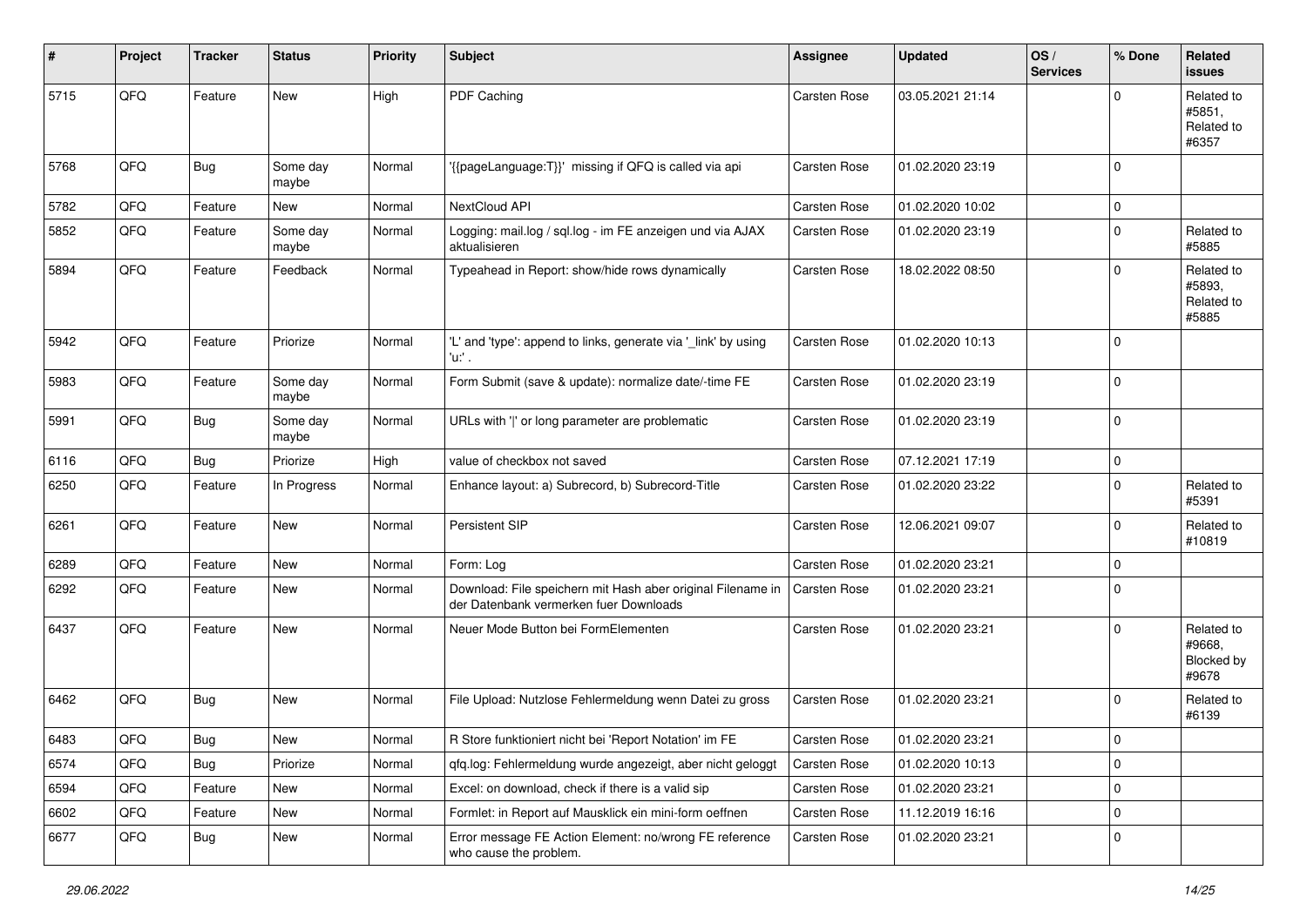| #    | Project | Tracker | <b>Status</b>     | <b>Priority</b> | <b>Subject</b>                                                                                                             | Assignee            | <b>Updated</b>   | OS/<br><b>Services</b> | % Done      | Related<br><b>issues</b>  |
|------|---------|---------|-------------------|-----------------|----------------------------------------------------------------------------------------------------------------------------|---------------------|------------------|------------------------|-------------|---------------------------|
| 6715 | QFQ     | Feature | Some day<br>maybe | Normal          | Code-Refactoring: dbArray vereinheitlichen                                                                                 | <b>Carsten Rose</b> | 11.12.2019 16:02 |                        | $\Omega$    |                           |
| 6723 | QFQ     | Feature | <b>New</b>        | Normal          | Report QFQ Installation and Version                                                                                        | <b>Carsten Rose</b> | 12.06.2021 09:07 |                        | $\Omega$    |                           |
| 6765 | QFQ     | Feature | <b>New</b>        | Normal          | Moeglichkeit via QFQ eigene Logs zu schreiben                                                                              | Carsten Rose        | 01.02.2020 23:21 |                        | $\Omega$    |                           |
| 6855 | QFQ     | Feature | New               | Normal          | With {{feUser:U}}!={{feUser:T}}: Save / Delete: only possible<br>with {{feUserSave:U}}='yes' and '{{feUserDelete:U}}='yes' | <b>Carsten Rose</b> | 01.02.2020 23:21 |                        | $\Omega$    |                           |
| 6912 | QFQ     | Bug     | New               | Normal          | error Message Var 'deadline' already set in SIP - in Form<br>with FE.value={{deadline:R:::{{deadlinePeriod:Y}}}}           | <b>Carsten Rose</b> | 01.02.2020 23:21 |                        | $\Omega$    |                           |
| 6998 | QFQ     | Feature | Priorize          | Normal          | Form: with debug=on show column information as tooltip of<br>column label                                                  | <b>Carsten Rose</b> | 01.02.2020 10:13 |                        | $\Omega$    |                           |
| 7002 | QFQ     | Bug     | <b>New</b>        | Normal          | Dynamic Update: row does not disappear / appear                                                                            | <b>Carsten Rose</b> | 01.02.2020 23:22 |                        | $\Omega$    |                           |
| 7014 | QFQ     | Bug     | <b>New</b>        | Normal          | Sending invalid emails succeeds when<br>debug.redirectAllMailTo is set                                                     | Carsten Rose        | 01.02.2020 23:21 |                        | $\Omega$    |                           |
| 7099 | QFQ     | Feature | New               | Normal          | Redesign FormEditor                                                                                                        | <b>Carsten Rose</b> | 01.02.2020 23:21 |                        | $\mathbf 0$ |                           |
| 7102 | QFQ     | Feature | <b>New</b>        | Normal          | Comment sign in report: '#' and '--'                                                                                       | <b>Carsten Rose</b> | 01.02.2020 23:21 |                        | $\Omega$    |                           |
| 7107 | QFQ     | Feature | Some day<br>maybe | Normal          | Showcase Registration Tool: Anmeldung / Administration :<br>Liste Anmeldungen / Emaileinaldung                             | <b>Carsten Rose</b> | 11.12.2019 16:01 |                        | $\Omega$    |                           |
| 7109 | QFQ     | Feature | New               | Normal          | Dynamic Updates: row/element hide                                                                                          | <b>Carsten Rose</b> | 01.02.2020 23:22 |                        | $\Omega$    | Has<br>duplicate<br>#4081 |
| 7119 | QFQ     | Feature | <b>New</b>        | Normal          | Upload: scaleDownWidth, scaleDownHeight                                                                                    | <b>Carsten Rose</b> | 01.02.2020 23:21 |                        | $\Omega$    |                           |
| 7175 | QFQ     | Feature | New               | Normal          | Upload: md5 hash as filename                                                                                               | <b>Carsten Rose</b> | 01.02.2020 23:21 |                        | $\Omega$    |                           |
| 7217 | QFQ     | Feature | Priorize          | Normal          | Download: notice User if `_sip=?` is missing                                                                               | Carsten Rose        | 01.02.2020 10:13 |                        | $\Omega$    |                           |
| 7219 | QFQ     | Bug     | <b>New</b>        | Normal          | typeSheadSql / typeAheadSqlPrefetch: change to curly<br>braces                                                             | <b>Carsten Rose</b> | 01.02.2020 23:21 |                        | $\Omega$    |                           |
| 7239 | QFQ     | Feature | New               | Normal          | TinyMCE: html tag whitelist                                                                                                | <b>Carsten Rose</b> | 01.02.2020 23:21 |                        | $\Omega$    | Related to<br>#14320      |
| 7261 | QFQ     | Bug     | <b>New</b>        | Normal          | Report pathFilename for user without path, only the filename                                                               | <b>Carsten Rose</b> | 01.02.2020 23:21 |                        | $\Omega$    |                           |
| 7280 | QFQ     | Feature | New               | Normal          | recently used table                                                                                                        | Carsten Rose        | 01.02.2020 23:21 |                        | $\mathbf 0$ |                           |
| 7290 | QFQ     | Feature | Priorize          | Normal          | FormEditor: title as textarea if LEN(title)>60                                                                             | <b>Carsten Rose</b> | 01.02.2020 10:13 |                        | $\Omega$    | Blocked by<br>#7682       |
| 7336 | QFQ     | Feature | Some day<br>maybe | Normal          | PDF Upload: disallow PDFs with specific Meta information                                                                   | Carsten Rose        | 11.12.2019 16:01 |                        | $\Omega$    |                           |
| 7342 | QFQ     | Feature | <b>New</b>        | Normal          | add content = hide_this                                                                                                    | <b>Carsten Rose</b> | 01.02.2020 23:21 |                        | $\Omega$    |                           |
| 7452 | QFQ     | Feature | Some day<br>maybe | Normal          | automate deployment new QFQ version                                                                                        | <b>Carsten Rose</b> | 16.09.2021 15:10 |                        | $\Omega$    |                           |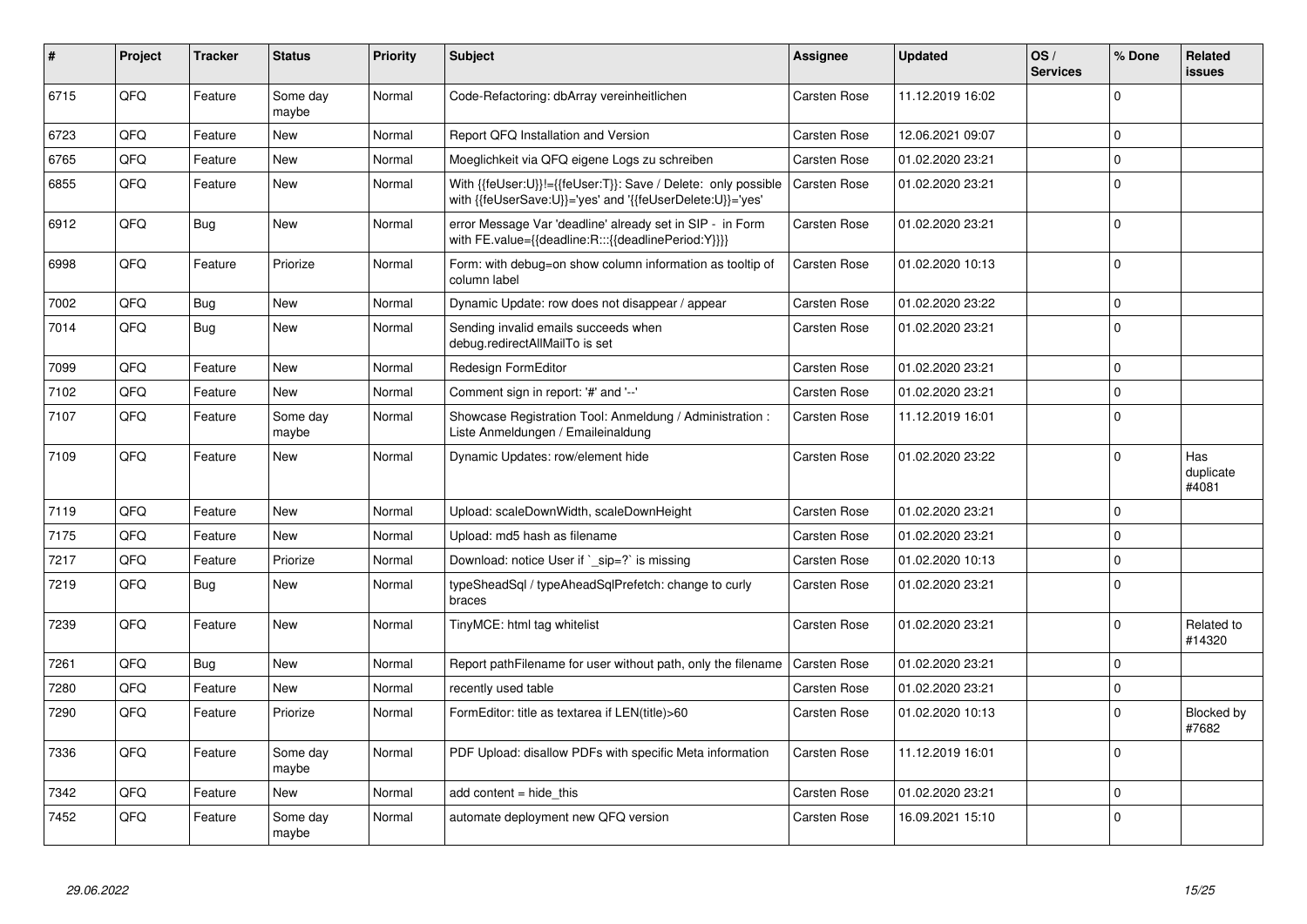| #    | Project | Tracker    | <b>Status</b>     | <b>Priority</b> | <b>Subject</b>                                                                                        | <b>Assignee</b>     | <b>Updated</b>   | OS/<br><b>Services</b> | % Done      | Related<br>issues   |
|------|---------|------------|-------------------|-----------------|-------------------------------------------------------------------------------------------------------|---------------------|------------------|------------------------|-------------|---------------------|
| 7453 | QFQ     | Feature    | Some day<br>maybe | Normal          | import / export forms QFQ                                                                             | <b>Carsten Rose</b> | 16.09.2021 15:10 |                        | $\Omega$    |                     |
| 7456 | QFQ     | <b>Bug</b> | Some day<br>maybe | Low             | Todos in Code: solve or make ticket                                                                   | <b>Carsten Rose</b> | 16.09.2021 15:10 |                        | $\mathbf 0$ |                     |
| 7480 | QFQ     | Feature    | New               | Normal          | Record History (Undo / Redo)                                                                          | Carsten Rose        | 11.12.2019 16:16 |                        | $\Omega$    | Related to<br>#2361 |
| 7481 | QFQ     | Feature    | <b>New</b>        | Normal          | Detect 'BaseUrl' automatically                                                                        | <b>Carsten Rose</b> | 01.02.2020 23:21 |                        | $\Omega$    |                     |
| 7512 | QFQ     | <b>Bug</b> | New               | Normal          | FE: inputType=number >> 'pattern' is not respected                                                    | <b>Carsten Rose</b> | 01.02.2020 23:22 |                        | $\Omega$    |                     |
| 7513 | QFQ     | <b>Bug</b> | <b>New</b>        | Normal          | Radios not correct aligned                                                                            | Carsten Rose        | 01.02.2020 23:22 |                        | $\Omega$    |                     |
| 7519 | QFQ     | Feature    | <b>New</b>        | Normal          | Select: Multi                                                                                         | Carsten Rose        | 01.02.2020 23:22 |                        | $\Omega$    |                     |
| 7520 | QFQ     | Feature    | <b>New</b>        | Normal          | QR Code:  AS _qr ( AS _link)                                                                          | <b>Carsten Rose</b> | 01.02.2020 23:22 |                        | $\Omega$    |                     |
| 7521 | QFQ     | Feature    | New               | Normal          | TemplateGroup: fe.type=upload                                                                         | <b>Carsten Rose</b> | 01.02.2020 23:21 |                        | $\Omega$    | Related to<br>#9706 |
| 7522 | QFQ     | Feature    | Priorize          | Normal          | Inserting default index.html to folder (Avoid Apache<br>Indexing)                                     | <b>Carsten Rose</b> | 01.02.2020 10:13 |                        | $\Omega$    |                     |
| 7524 | QFQ     | Bug        | New               | Normal          | QFQ throws a 'General Error' if 'fileadmin/protected/log/' is<br>not writeable                        | <b>Carsten Rose</b> | 01.02.2020 23:22 |                        | $\Omega$    |                     |
| 7547 | QFQ     | <b>Bug</b> | <b>New</b>        | Normal          | Error Message in afterSave: wrong parameter column<br>reported                                        | <b>Carsten Rose</b> | 01.02.2020 23:22 |                        | $\Omega$    |                     |
| 7574 | QFQ     | Bug        | <b>New</b>        | Normal          | Substitute error: form element not reported / dont parse<br>Form.note                                 | Carsten Rose        | 01.02.2020 23:21 |                        | $\Omega$    |                     |
| 7616 | QFQ     | Bug        | Priorize          | Normal          | Selectlist with Enum & Dynamic Update                                                                 | <b>Carsten Rose</b> | 01.02.2020 10:13 |                        | $\mathbf 0$ |                     |
| 7630 | QFQ     | Feature    | Priorize          | Normal          | detailed error message for simple upload                                                              | <b>Carsten Rose</b> | 01.02.2020 10:13 |                        | $\Omega$    |                     |
| 7650 | QFQ     | Bug        | <b>New</b>        | High            | Optional do not show 'required' sign on FormElement                                                   | Carsten Rose        | 03.05.2021 21:14 |                        | $\Omega$    |                     |
| 7656 | QFQ     | Bug        | Priorize          | Normal          | FE with required, 'pattern' and 'extraButtonLock': always<br>complain about missing value             | Carsten Rose        | 01.02.2020 10:13 |                        | $\Omega$    |                     |
| 7660 | QFQ     | Feature    | New               | Normal          | IMAP: import mails to DB, move / delete mails                                                         | Carsten Rose        | 01.02.2020 09:52 |                        | $\mathbf 0$ |                     |
| 7681 | QFQ     | Feature    | New               | Normal          | Optional switch off 'check for modified record'                                                       | Carsten Rose        | 01.02.2020 23:21 |                        | $\Omega$    |                     |
| 7683 | QFQ     | Feature    | New               | Normal          | Special column names in '{{ SELECT  AS _link }}' should<br>be detected                                | Carsten Rose        | 01.02.2020 23:21 |                        | $\Omega$    |                     |
| 7685 | QFQ     | <b>Bug</b> | New               | Normal          | Open FormElement from QFQ error message and save<br>modified record: error about missing {{formId:F}} | <b>Carsten Rose</b> | 01.02.2020 23:22 |                        | $\Omega$    |                     |
| 7795 | QFQ     | <b>Bug</b> | <b>New</b>        | Normal          | Readonly Form: Typeahead-Felder                                                                       | <b>Carsten Rose</b> | 01.02.2020 23:22 |                        | $\Omega$    |                     |
| 7812 | QFQ     | Feature    | New               | Normal          | FE 'Subrecord' - new option 'subrecordShowFilter',<br>'subrecordPaging'                               | Carsten Rose        | 01.02.2020 23:22 |                        | $\Omega$    |                     |
| 7850 | QFQ     | Feature    | <b>New</b>        | High            | Upload records: non 'pathFileName' column                                                             | <b>Carsten Rose</b> | 03.05.2021 21:14 |                        | $\mathbf 0$ |                     |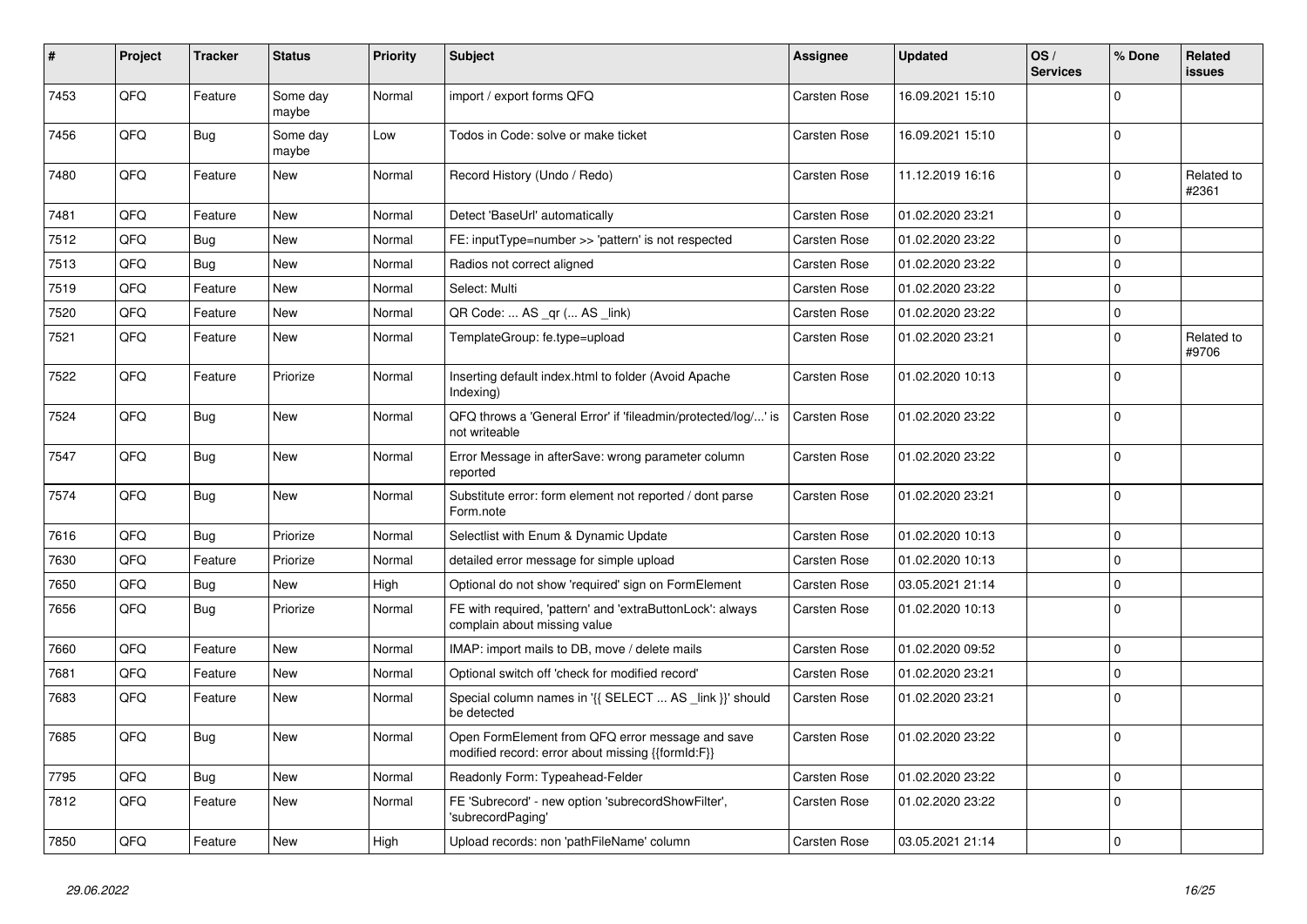| #    | Project | <b>Tracker</b> | <b>Status</b>     | <b>Priority</b> | Subject                                                                                                | <b>Assignee</b>     | <b>Updated</b>   | OS/<br><b>Services</b> | % Done      | Related<br>issues                               |
|------|---------|----------------|-------------------|-----------------|--------------------------------------------------------------------------------------------------------|---------------------|------------------|------------------------|-------------|-------------------------------------------------|
| 7890 | QFQ     | Bug            | <b>New</b>        | Normal          | FormElement 'required': extraButtonInfo not aligned                                                    | <b>Carsten Rose</b> | 11.06.2021 21:17 |                        | $\Omega$    | Related to<br>#11517                            |
| 7899 | QFQ     | Bug            | New               | High            | Fe.type=password / retype / required: always complain<br>about missing value                           | <b>Carsten Rose</b> | 03.05.2021 21:14 |                        | $\Omega$    |                                                 |
| 7920 | QFQ     | Feature        | <b>New</b>        | Normal          | FE: Syntax Highlight, Zeinlenumbruch                                                                   | <b>Carsten Rose</b> | 01.02.2020 10:03 |                        | $\Omega$    |                                                 |
| 7924 | QFQ     | Feature        | New               | Normal          | Radio/Checkbox with Tooltip                                                                            | <b>Carsten Rose</b> | 01.02.2020 23:22 |                        | $\Omega$    |                                                 |
| 8034 | QFQ     | Feature        | Priorize          | Normal          | FormElement 'data': 22.22.2222 should not be accepted                                                  | <b>Carsten Rose</b> | 01.02.2020 10:13 |                        | $\mathbf 0$ |                                                 |
| 8037 | QFQ     | Bug            | Priorize          | Normal          | FE.type=upload (advanced mode): {{slaveId:V}} missing<br>during dynamic update                         | Carsten Rose        | 01.02.2020 10:13 |                        | $\Omega$    |                                                 |
| 8044 | QFQ     | Feature        | Priorize          | Normal          | Transaction: a) Form, b) Report                                                                        | Carsten Rose        | 05.05.2021 22:14 |                        | $\Omega$    | Related to<br>#8043                             |
| 8049 | QFQ     | Bug            | New               | Normal          | FE.type=note, column 'value': text moves some pixel to top<br>after save                               | <b>Carsten Rose</b> | 01.02.2020 23:22 |                        | $\Omega$    |                                                 |
| 8082 | QFQ     | Feature        | Priorize          | High            | Contact form without saving record                                                                     | <b>Carsten Rose</b> | 07.12.2021 15:20 |                        | $\Omega$    | Related to<br>#8587,<br><b>Blocks</b><br>#11850 |
| 8083 | QFQ     | <b>Bug</b>     | New               | High            | FormEditor: primary table list does not respect<br>'indexDb={{indexData:Y}}'                           | <b>Carsten Rose</b> | 03.05.2021 21:14 |                        | $\Omega$    | Has<br>duplicate<br>#6678                       |
| 8089 | QFQ     | Feature        | New               | Normal          | Copy/Paste for FormElements                                                                            | <b>Carsten Rose</b> | 01.02.2020 23:22 |                        | 0           |                                                 |
| 8101 | QFQ     | Feature        | Some day<br>maybe | Normal          | Password hash: support further hashing methods                                                         | Carsten Rose        | 16.09.2021 15:10 |                        | $\Omega$    |                                                 |
| 8106 | QFQ     | Bug            | Some day<br>maybe | Normal          | Dynamic Update: Feld kann nicht auf empty zurückgesetzt<br>werden                                      | Carsten Rose        | 11.12.2019 16:01 |                        | 0           |                                                 |
| 8187 | QFQ     | Feature        | <b>New</b>        | Normal          | Subrecord: enable/hide new button - make new/edit/delete<br>customizeable.                             | <b>Carsten Rose</b> | 06.03.2021 18:44 |                        | $\Omega$    | Related to<br>#11326                            |
| 8204 | QFQ     | Feature        | Priorize          | High            | Position 'required mark'                                                                               | <b>Carsten Rose</b> | 16.06.2021 13:44 |                        | $\mathbf 0$ |                                                 |
| 8217 | QFQ     | Feature        | New               | Normal          | if-elseif-else construct                                                                               | <b>Carsten Rose</b> | 16.03.2021 18:41 |                        | $\Omega$    | Related to<br>#10716                            |
| 8277 | QFQ     | Feature        | Priorize          | Normal          | fe.parameter.default=                                                                                  | Carsten Rose        | 01.02.2020 23:17 |                        | $\Omega$    | Related to<br>#8113                             |
| 8336 | QFQ     | Feature        | New               | Normal          | Form > modified > Close New: a) Optional disable popup, b)<br>custom text, c) mode on save: close stay | Carsten Rose        | 01.02.2020 23:22 |                        | O           | Related to<br>#8335                             |
| 8431 | QFQ     | <b>Bug</b>     | New               | High            | autocron.php with wrong path                                                                           | Carsten Rose        | 03.05.2021 21:14 |                        | 0           |                                                 |
| 8520 | QFQ     | Feature        | Some day<br>maybe | Normal          | Bring QFQ to Composer                                                                                  | Carsten Rose        | 16.09.2021 15:10 |                        | $\mathbf 0$ |                                                 |
| 8584 | QFQ     | Feature        | Priorize          | Normal          | FE 'Action' - never assign to Container (except Template<br>Group)                                     | Carsten Rose        | 01.02.2020 10:13 |                        | 0           |                                                 |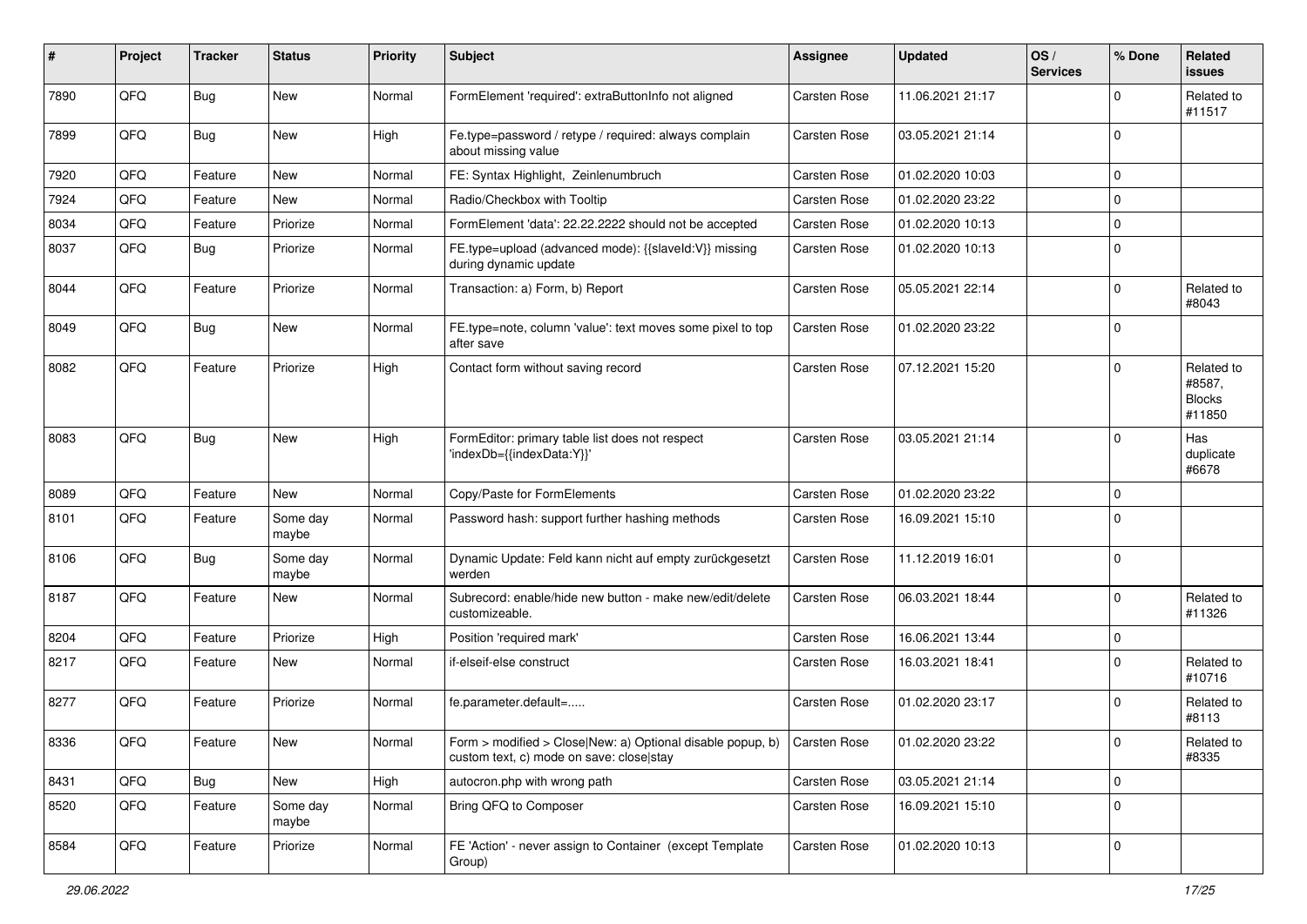| #    | Project | Tracker    | <b>Status</b>     | <b>Priority</b> | <b>Subject</b>                                                                  | <b>Assignee</b>     | <b>Updated</b>   | OS/<br><b>Services</b> | % Done      | Related<br>issues   |
|------|---------|------------|-------------------|-----------------|---------------------------------------------------------------------------------|---------------------|------------------|------------------------|-------------|---------------------|
| 8585 | QFQ     | Feature    | Priorize          | Normal          | Enhance Error message for 'unknown form'                                        | Carsten Rose        | 01.02.2020 10:13 |                        | $\Omega$    |                     |
| 8586 | QFQ     | Feature    | Some day<br>maybe | Normal          | QFQ: Enhance Error message for 'record not found'                               | <b>Carsten Rose</b> | 16.09.2021 15:10 |                        | $\Omega$    |                     |
| 8668 | QFQ     | Bug        | <b>New</b>        | High            | Pill disabled: dyamic mode 'hidden' not respected - FE is still<br>required     | <b>Carsten Rose</b> | 03.05.2021 21:14 |                        | 0           |                     |
| 8702 | QFQ     | Feature    | <b>New</b>        | Normal          | Load Record which is locked: missing user info                                  | <b>Carsten Rose</b> | 11.12.2019 16:16 |                        | $\Omega$    | Related to<br>#9789 |
| 8719 | QFQ     | Feature    | New               | Normal          | extraButtonLock: add support for 0/1                                            | <b>Carsten Rose</b> | 01.02.2020 23:22 |                        | $\Omega$    |                     |
| 8806 | QFQ     | Feature    | New               | Normal          | SQL Function nl2br                                                              | <b>Carsten Rose</b> | 01.02.2020 23:22 |                        | 0           |                     |
| 8892 | QFQ     | Feature    | Some day<br>maybe | Normal          | Display and Edit SQL Comments in Form Editor                                    | <b>Carsten Rose</b> | 11.12.2019 16:01 |                        | $\Omega$    |                     |
| 8894 | QFQ     | Feature    | Some day<br>maybe | Normal          | Documentation Tags Usable in QFQ Application                                    | <b>Carsten Rose</b> | 11.12.2019 16:01 |                        | $\Omega$    |                     |
| 8962 | QFQ     | Feature    | <b>New</b>        | High            | allow for form fields with identical names                                      | Carsten Rose        | 03.05.2021 21:14 |                        | $\Omega$    |                     |
| 8963 | QFQ     | Feature    | Priorize          | Normal          | Setting values in a store: flexible way                                         | <b>Carsten Rose</b> | 05.05.2021 22:10 |                        | $\Omega$    | Related to<br>#8975 |
| 8975 | QFQ     | Feature    | <b>New</b>        | Normal          | Report Notation: 2.0                                                            | <b>Carsten Rose</b> | 01.02.2020 23:22 |                        | $\Omega$    | Related to<br>#8963 |
| 9013 | QFQ     | Bug        | New               | Normal          | Error in Twig template not handled                                              | Carsten Rose        | 20.10.2021 13:43 |                        | 0           |                     |
| 9077 | QFQ     | Bug        | New               | Normal          | typeAheadSql: report broken SQL                                                 | <b>Carsten Rose</b> | 01.02.2020 23:22 |                        | $\Omega$    |                     |
| 9121 | QFQ     | Bug        | Priorize          | High            | sip links have r and __dbIndexData set                                          | Carsten Rose        | 12.06.2021 10:41 |                        | $\Omega$    |                     |
| 9127 | QFQ     | Bug        | New               | Normal          | Error Message: change 'roll over' color - text not readable                     | Carsten Rose        | 01.02.2020 23:22 |                        | 0           |                     |
| 9128 | QFQ     | Feature    | New               | Normal          | Error Message: not replaced variables- a) replace back to<br>'{{', b) underline | <b>Carsten Rose</b> | 01.02.2020 23:22 |                        | $\Omega$    | Related to<br>#9129 |
| 9129 | QFQ     | Feature    | <b>New</b>        | Normal          | sqlValidate: Message as notification, not as error                              | <b>Carsten Rose</b> | 01.02.2020 23:22 |                        | $\Omega$    | Related to<br>#9128 |
| 9136 | QFQ     | Feature    | New               | Normal          | Create ZIP files with dynamic PDFs                                              | <b>Carsten Rose</b> | 01.02.2020 23:22 |                        | $\mathbf 0$ |                     |
| 9173 | QFQ     | Bug        | Priorize          | Urgent          | Stale Record Lock: Firefox                                                      | <b>Carsten Rose</b> | 03.05.2021 21:14 |                        | $\Omega$    | Related to<br>#9789 |
| 9177 | QFQ     | Bug        | New               | Normal          | Bug? QFQ tries to save an action FE, which has real<br>existing column name     | <b>Carsten Rose</b> | 01.02.2020 23:22 |                        | 0           |                     |
| 9208 | QFQ     | Feature    | New               | Normal          | Manage 'recent' records                                                         | Carsten Rose        | 01.02.2020 23:22 |                        | $\mathbf 0$ |                     |
| 9221 | QFQ     | Feature    | New               | Normal          | typeAhead: Zeichenlimite ausschalten                                            | Carsten Rose        | 08.05.2021 17:06 |                        | $\mathbf 0$ |                     |
| 9281 | QFQ     | <b>Bug</b> | Some day<br>maybe | Normal          | Allow STRICT_TRANS_TABLES                                                       | Carsten Rose        | 02.01.2021 18:43 |                        | 0           |                     |
| 9317 | QFQ     | Bug        | New               | Normal          | FE.type=note: with dynamic show/hidden an empty label<br>causes trouble         | Carsten Rose        | 01.02.2020 23:22 |                        | 0           |                     |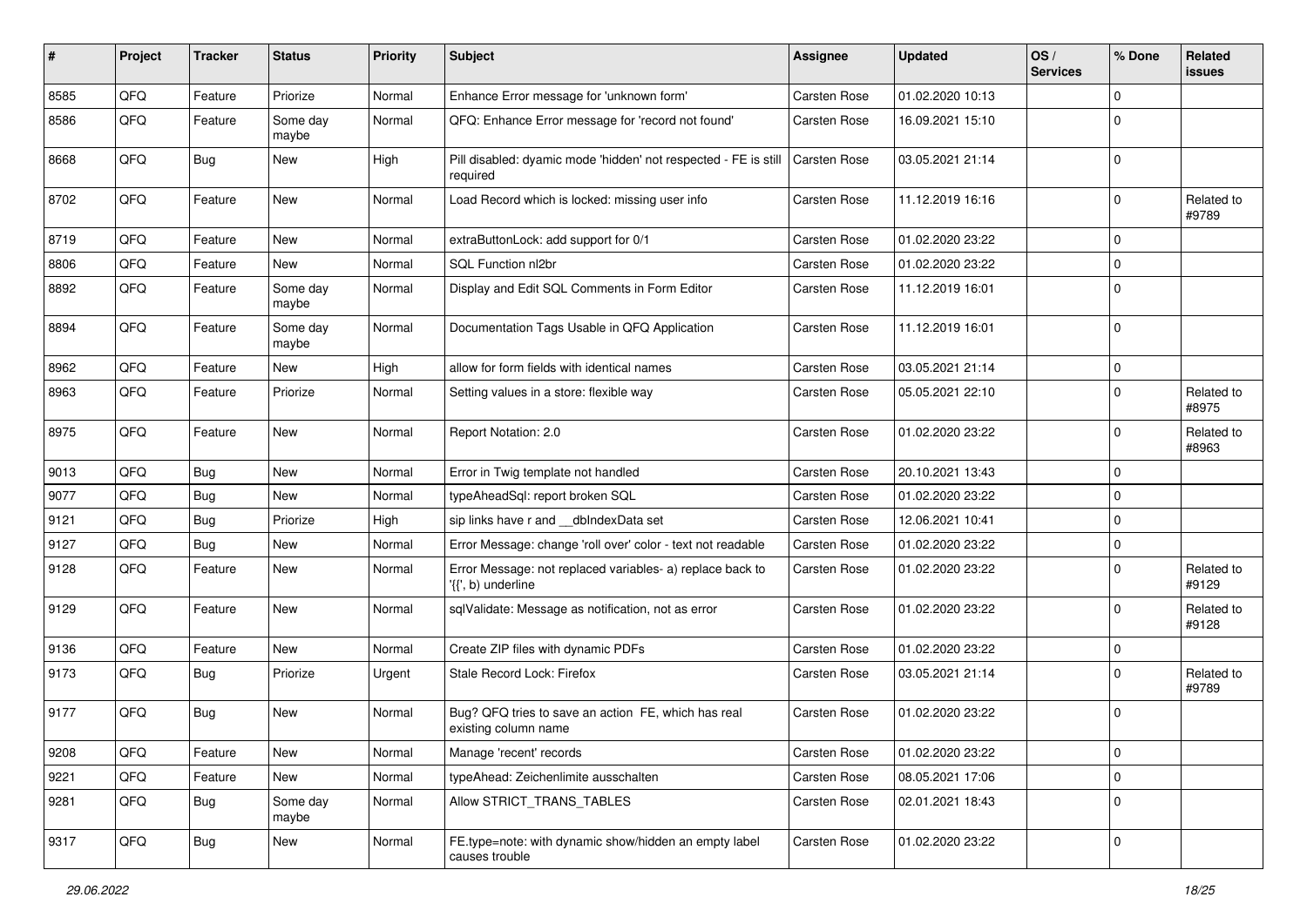| #    | Project | <b>Tracker</b> | <b>Status</b>     | <b>Priority</b> | <b>Subject</b>                                                           | Assignee            | <b>Updated</b>   | OS/<br><b>Services</b> | % Done      | Related<br><b>issues</b>                                             |
|------|---------|----------------|-------------------|-----------------|--------------------------------------------------------------------------|---------------------|------------------|------------------------|-------------|----------------------------------------------------------------------|
| 9346 | QFQ     | Feature        | Priorize          | Normal          | beforeSave: check if an upload is given                                  | <b>Carsten Rose</b> | 11.06.2021 21:18 |                        | $\Omega$    |                                                                      |
| 9347 | QFQ     | <b>Bug</b>     | New               | High            | FE.type=upload with dynamic show/hidden: required not<br>detected        | Carsten Rose        | 12.06.2021 10:40 |                        | $\Omega$    | Related to<br>#5305,<br>Related to<br>#12398                         |
| 9348 | QFQ     | Feature        | <b>New</b>        | Normal          | defaultThumbnailSize: pre render thumbnails                              | <b>Carsten Rose</b> | 12.06.2021 09:05 |                        | $\Omega$    |                                                                      |
| 9352 | QFQ     | Feature        | New               | Normal          | FE 'Native' fire slaveld, sqlAfter, sqlIns                               | Carsten Rose        | 01.02.2020 23:22 |                        | $\mathbf 0$ |                                                                      |
| 9394 | QFQ     | Feature        | Priorize          | Normal          | REST: allow for non numerical ids in get requests                        | Carsten Rose        | 05.05.2021 22:10 |                        | $\mathbf 0$ |                                                                      |
| 9531 | QFQ     | Bug            | New               | High            | FE File: Dynamic Update / modeSql / required detected even<br>it not set | <b>Carsten Rose</b> | 11.06.2021 20:32 |                        | $\Omega$    | Related to<br>#12398                                                 |
| 9533 | QFQ     | <b>Bug</b>     | <b>New</b>        | Normal          | FE.type=upload: Check in 'beforeSave' if upload is given                 | Carsten Rose        | 01.02.2020 23:22 |                        | $\Omega$    | Related to<br>#11523                                                 |
| 9534 | QFQ     | Bug            | Priorize          | Urgent          | FE.type=upload: 'Unknown Mode: ID"                                       | Carsten Rose        | 03.05.2021 21:14 |                        | $\Omega$    | Related to<br>#9532                                                  |
| 9537 | QFQ     | Feature        | <b>New</b>        | Normal          | FormEditor: Edit fieldset in FrontEnd                                    | Carsten Rose        | 01.02.2020 23:22 |                        | $\mathbf 0$ |                                                                      |
| 9579 | QFQ     | Feature        | Some day<br>maybe | Normal          | Multiform with Process Row                                               | Carsten Rose        | 11.12.2019 16:01 |                        | $\Omega$    |                                                                      |
| 9602 | QFQ     | Feature        | <b>New</b>        | Normal          | Form definition as JSON                                                  | Carsten Rose        | 01.02.2020 23:21 |                        | $\Omega$    | Related to<br>#9600                                                  |
| 9668 | QFQ     | Feature        | Priorize          | Normal          | Form.mode: rename 'hidden' to 'hide'                                     | Carsten Rose        | 05.05.2021 22:14 |                        | $\Omega$    | Related to<br>#6437                                                  |
| 9669 | QFQ     | Bug            | Some day<br>maybe | Normal          | Checkbox / Template Group: radio/checkbox visible broken<br>after 'add'  | <b>Carsten Rose</b> | 16.06.2021 13:47 |                        | $\Omega$    | Related to<br>#8091                                                  |
| 9704 | QFQ     | Feature        | Some day<br>maybe | Normal          | Thumbnails Generieren beim Splitten von PDF Files                        | <b>Carsten Rose</b> | 11.12.2019 16:01 |                        | $\Omega$    |                                                                      |
| 9706 | QFQ     | Feature        | New               | Normal          | Multi File Upload (hidden template group)                                | Carsten Rose        | 01.02.2020 23:22 |                        | $\Omega$    | Related to<br>#7521,<br>Related to<br>#5562,<br>Related to<br>#13330 |
| 9707 | QFQ     | Feature        | New               | Normal          | SIP security: encode pageld and check pageld on decode                   | Carsten Rose        | 01.02.2020 23:22 |                        | 0           |                                                                      |
| 9773 | QFQ     | Bug            | <b>New</b>        | Normal          | form.parameter.formModeGlobal=requiredOff                                | Carsten Rose        | 01.02.2020 15:56 |                        | $\Omega$    |                                                                      |
| 9777 | QFQ     | Feature        | <b>New</b>        | Normal          | Logging QFQ Variables                                                    | Carsten Rose        | 16.12.2019 17:17 |                        | $\mathbf 0$ |                                                                      |
| 9781 | QFQ     | Feature        | <b>New</b>        | Normal          | Button: CSS class to make buttons smaller                                | Carsten Rose        | 01.02.2020 23:22 |                        | $\Omega$    |                                                                      |
| 9783 | QFQ     | Bug            | New               | Normal          | Email with special characters                                            | Carsten Rose        | 01.02.2020 23:22 |                        | $\Omega$    |                                                                      |
| 9811 | QFQ     | Feature        | New               | Normal          | Report: tag every n'th row                                               | <b>Carsten Rose</b> | 01.02.2020 23:22 |                        | $\Omega$    |                                                                      |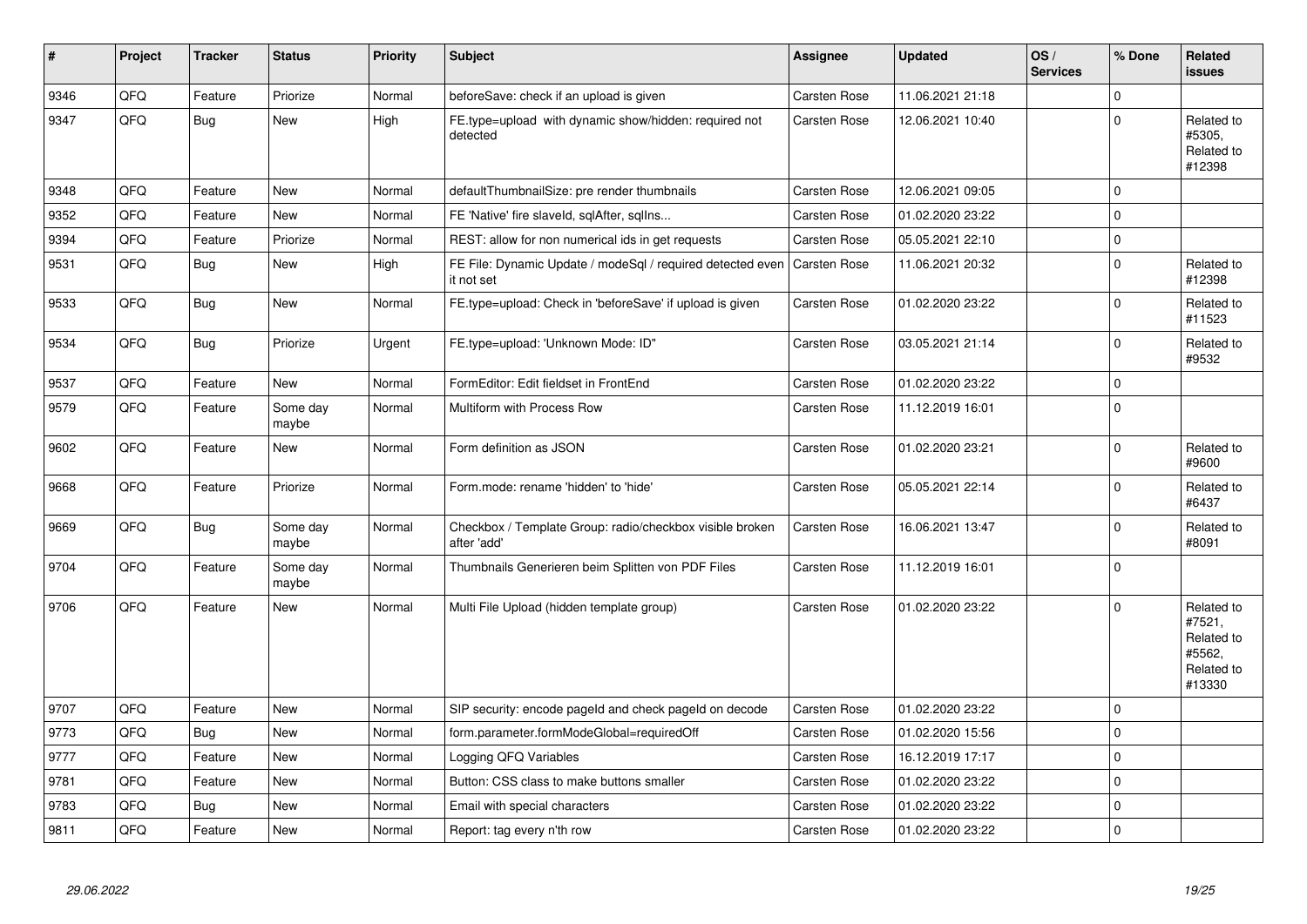| $\vert$ # | Project | <b>Tracker</b> | <b>Status</b>     | <b>Priority</b> | <b>Subject</b>                                                                                                                        | Assignee            | <b>Updated</b>   | OS/<br><b>Services</b> | % Done      | Related<br><b>issues</b>                                                |
|-----------|---------|----------------|-------------------|-----------------|---------------------------------------------------------------------------------------------------------------------------------------|---------------------|------------------|------------------------|-------------|-------------------------------------------------------------------------|
| 9834      | QFQ     | <b>Bug</b>     | Priorize          | Normal          | Input elements with tag 'disabled' are missing on<br>form-submit: server option 'processReadOnly' broken                              | <b>Carsten Rose</b> | 07.12.2021 16:43 |                        | $\mathbf 0$ | Related to<br>#9691,<br>Related to<br>#5305, Has<br>duplicate<br>#12331 |
| 9862      | QFQ     | <b>Bug</b>     | Priorize          | Normal          | Failed writing to sql mail qfq.log should throw an exception                                                                          | Carsten Rose        | 01.02.2020 10:13 |                        | 0           |                                                                         |
| 9900      | QFQ     | Feature        | Priorize          | Normal          | Generic API Call: tt-content record >> JSON                                                                                           | Carsten Rose        | 01.02.2020 10:13 |                        | $\pmb{0}$   |                                                                         |
| 9927      | QFQ     | Feature        | New               | Normal          | QFQ Update: a) Update nur machen wenn BE User<br>eingeloggt ist., b) Bei Fehler genaue Meldung welcher<br>Updateschritt Probleme hat. | Carsten Rose        | 22.01.2020 12:59 |                        | 0           |                                                                         |
| 9928      | QFQ     | Feature        | Priorize          | Normal          | SpecialColumnName: a) Deprecated: ' AS "_+tag " ', b)<br>New: ' AS "_ <tag1><tag2>"</tag2></tag1>                                     | <b>Carsten Rose</b> | 01.02.2020 23:17 |                        | 0           | Related to<br>#9929                                                     |
| 9947      | QFQ     | <b>Bug</b>     | Priorize          | Normal          | Unwanted error message if missing 'typeAheadSqlPrefetch'                                                                              | <b>Carsten Rose</b> | 01.02.2020 10:13 |                        | 0           |                                                                         |
| 9958      | QFQ     | <b>Bug</b>     | Priorize          | Normal          | Broken subrecord query: no error message                                                                                              | Carsten Rose        | 05.02.2021 15:15 |                        | 0           |                                                                         |
| 9968      | QFQ     | Feature        | Priorize          | Normal          | Tooltip in Links for Developer                                                                                                        | Carsten Rose        | 01.02.2020 23:17 |                        | 0           |                                                                         |
| 9975      | QFQ     | Bug            | Priorize          | Normal          | Dropdown Menu: 'r:3' broken                                                                                                           | Carsten Rose        | 01.02.2020 10:13 |                        | $\mathbf 0$ |                                                                         |
| 9983      | QFQ     | Feature        | New               | Normal          | Report Notation: new keyword 'range'                                                                                                  | Carsten Rose        | 01.02.2020 15:55 |                        | 0           |                                                                         |
| 10005     | QFQ     | Feature        | Priorize          | Normal          | Report / special column name:  AS _calendar                                                                                           | Carsten Rose        | 03.06.2020 17:28 |                        | 0           |                                                                         |
| 10011     | QFQ     | Feature        | Priorize          | Normal          | Offer new STORE_TYPO3 Variable 'beUser', 'beEmail'                                                                                    | Carsten Rose        | 08.05.2021 09:51 |                        | $\mathbf 0$ | Related to<br>#10012,<br>Related to<br>#12511                           |
| 10012     | QFQ     | Feature        | Priorize          | Normal          | redirectAllMailTo: {{beEmail:T}}                                                                                                      | <b>Carsten Rose</b> | 08.05.2021 09:54 |                        | $\Omega$    | Related to<br>#12412,<br>Related to<br>#12413.<br>Related to<br>#10011  |
| 10013     | QFQ     | Feature        | Some day<br>maybe | Normal          | FE.typ=editor: CodeMirror                                                                                                             | Carsten Rose        | 08.06.2022 10:37 |                        | $\Omega$    | Related to<br>#12611,<br>Related to<br>#12490,<br>Related to<br>#7732   |
| 10014     | QFQ     | Feature        | <b>New</b>        | Normal          | Manual.rst: describe behaviour and process order of<br>fillStoreVar, slaveId, sqlBefore,                                              | Carsten Rose        | 01.02.2020 22:31 |                        | 0           |                                                                         |
| 10015     | QFQ     | Feature        | Priorize          | Normal          | Monospace in Textarea                                                                                                                 | Carsten Rose        | 03.02.2020 13:40 |                        | 0           |                                                                         |
| 10080     | QFQ     | Feature        | New               | Normal          | Popup on 'save' / 'close': configure dialog (answer<br>yes/no/cancle/)                                                                | Carsten Rose        | 28.03.2021 20:52 |                        | $\mathbf 0$ | Is duplicate<br>of #12262                                               |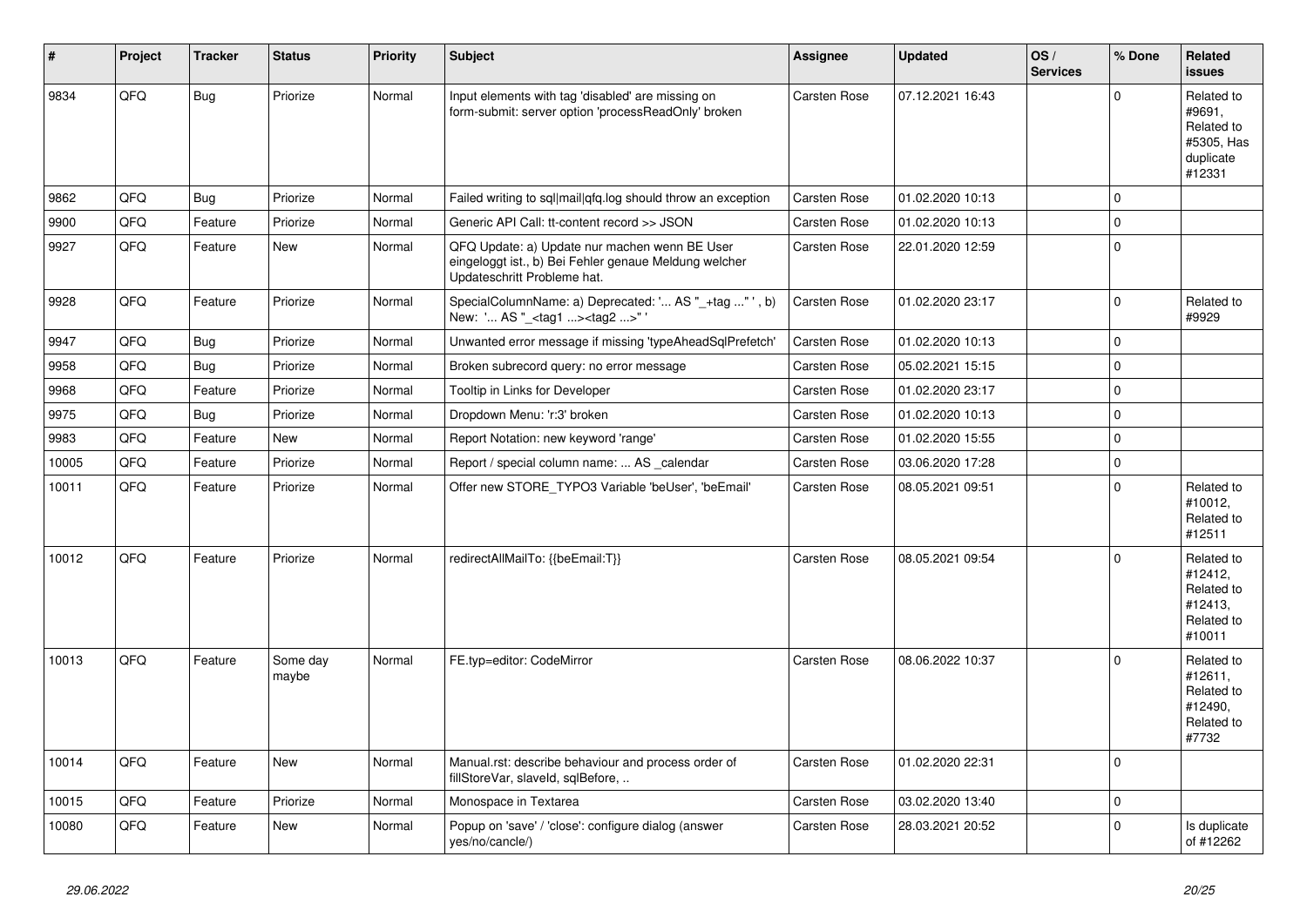| #     | Project | <b>Tracker</b> | <b>Status</b>     | <b>Priority</b> | <b>Subject</b>                                                                  | Assignee            | <b>Updated</b>   | OS/<br><b>Services</b> | % Done      | Related<br><b>issues</b>                                             |
|-------|---------|----------------|-------------------|-----------------|---------------------------------------------------------------------------------|---------------------|------------------|------------------------|-------------|----------------------------------------------------------------------|
| 10081 | QFQ     | <b>Bug</b>     | <b>New</b>        | High            | Stale record lock after 'forbidden' character                                   | <b>Carsten Rose</b> | 03.05.2021 21:12 |                        | $\Omega$    | Related to<br>#10082,<br>Related to<br>#9789                         |
| 10082 | QFQ     | <b>Bug</b>     | New               | Normal          | FE.type=SELECT - 'sanatize' Class                                               | Carsten Rose        | 07.05.2020 09:36 |                        | $\Omega$    | Related to<br>#10081                                                 |
| 10095 | QFQ     | Feature        | Some day<br>maybe | Normal          | Generic Gitlab Integration into QFQ                                             | Carsten Rose        | 16.09.2021 15:10 |                        | $\Omega$    |                                                                      |
| 10116 | QFQ     | Feature        | Some day<br>maybe | Normal          | TypeAhead: Tag - show inside 'input' element                                    | Carsten Rose        | 16.09.2021 15:09 |                        | $\mathbf 0$ |                                                                      |
| 10119 | QFQ     | Feature        | <b>New</b>        | Normal          | Dropdown (selectlist) & TypeAhead: format and catagorize<br>list                | <b>Carsten Rose</b> | 07.05.2020 09:36 |                        | $\Omega$    |                                                                      |
| 10322 | QFQ     | <b>Bug</b>     | <b>New</b>        | Normal          | FormElement / Radio: missing column 'enum' >> FE not<br>reported                | Carsten Rose        | 07.05.2020 09:37 |                        | $\Omega$    |                                                                      |
| 10443 | QFQ     | Feature        | In Progress       | Normal          | Konzept_api / _live                                                             | <b>Carsten Rose</b> | 07.05.2020 09:39 |                        | $\Omega$    |                                                                      |
| 10506 | QFQ     | <b>Bug</b>     | New               | High            | Template Group broken on MultiDB instance                                       | <b>Carsten Rose</b> | 03.05.2021 21:12 |                        | $\Omega$    | Related to<br>#10505                                                 |
| 10508 | QFQ     | Bug            | <b>New</b>        | High            | Multi Form broken on Multi DB Instance                                          | Carsten Rose        | 03.05.2021 21:12 |                        | $\mathbf 0$ |                                                                      |
| 10588 | QFQ     | Bug            | <b>New</b>        | Normal          | typeahed Tag: Doku anpassen                                                     | Carsten Rose        | 12.11.2020 23:45 |                        | $\mathbf 0$ |                                                                      |
| 10593 | QFQ     | Feature        | New               | Normal          | label2: text behind input element                                               | Carsten Rose        | 16.05.2020 10:57 |                        | $\Omega$    |                                                                      |
| 10640 | QFQ     | Bug            | New               | High            | TypeAhead Tag: FE editierbar trotz readOnly                                     | Carsten Rose        | 03.05.2021 21:12 |                        | $\Omega$    |                                                                      |
| 10658 | QFQ     | <b>Bug</b>     | New               | Normal          | processReadOnly broken                                                          | <b>Carsten Rose</b> | 27.05.2020 17:55 |                        | $\mathbf 0$ |                                                                      |
| 10661 | QFQ     | <b>Bug</b>     | In Progress       | Normal          | Typo3 Warnungen                                                                 | <b>Carsten Rose</b> | 07.09.2021 13:23 |                        | $\Omega$    | Related to<br>#12440                                                 |
| 10704 | QFQ     | <b>Bug</b>     | New               | Normal          | wkhtml problem rendering fullCalendar.js / fabric.js >><br>successor: puppeteer | <b>Carsten Rose</b> | 12.11.2020 23:45 |                        | $\Omega$    | Related to<br>#5024,<br>Related to<br>#4650,<br>Related to<br>#10715 |
| 10714 | QFQ     | Feature        | <b>New</b>        | Normal          | multi Table Form                                                                | <b>Carsten Rose</b> | 16.03.2021 18:44 |                        | $\mathbf 0$ |                                                                      |
| 10716 | QFQ     | Feature        | Some day<br>maybe | Normal          | Business Logic mit Externen Skripten                                            | Carsten Rose        | 16.09.2021 15:10 |                        | $\Omega$    | Related to<br>#10713,<br>Related to<br>#8217                         |
| 10745 | QFQ     | Feature        | Some day<br>maybe | Normal          | <b>Tablesorter Excel Export</b>                                                 | Carsten Rose        | 16.09.2021 15:09 |                        | $\Omega$    |                                                                      |
| 10819 | QFQ     | Feature        | <b>New</b>        | Normal          | Persistent SIP - second try                                                     | Carsten Rose        | 29.06.2020 23:02 |                        | $\Omega$    | Related to<br>#6261                                                  |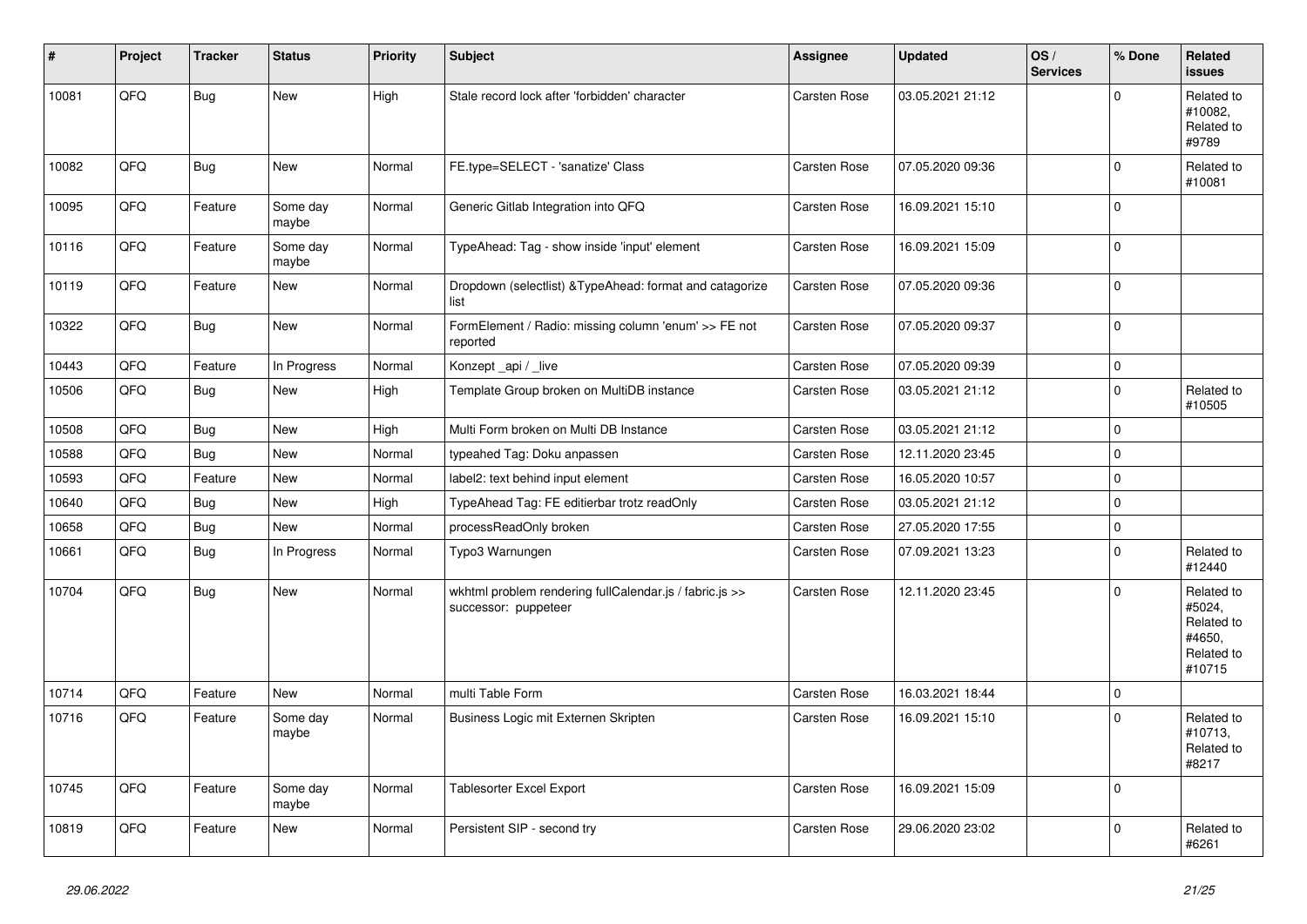| $\vert$ # | Project | <b>Tracker</b> | <b>Status</b>     | <b>Priority</b> | <b>Subject</b>                                                                      | Assignee            | <b>Updated</b>   | OS/<br><b>Services</b> | % Done      | Related<br><b>issues</b>                                                                                                       |
|-----------|---------|----------------|-------------------|-----------------|-------------------------------------------------------------------------------------|---------------------|------------------|------------------------|-------------|--------------------------------------------------------------------------------------------------------------------------------|
| 10937     | QFQ     | Bug            | <b>New</b>        | Normal          | Fehler mit abhängigen Select- Feldern beim Positionieren                            | <b>Carsten Rose</b> | 12.11.2020 23:45 |                        | $\Omega$    |                                                                                                                                |
| 10976     | QFQ     | Feature        | <b>New</b>        | Normal          | Excel Export Verbesserungen                                                         | <b>Carsten Rose</b> | 06.08.2020 10:56 |                        | $\mathbf 0$ |                                                                                                                                |
| 10979     | QFQ     | Feature        | <b>New</b>        | Normal          | Ajax Calls an API - dataReport                                                      | Carsten Rose        | 11.05.2022 12:15 |                        | $\Omega$    |                                                                                                                                |
| 10996     | QFQ     | Feature        | <b>New</b>        | Normal          | Download video via sip: no seek                                                     | Carsten Rose        | 12.08.2020 14:18 |                        | $\mathbf 0$ |                                                                                                                                |
| 11036     | QFQ     | Feature        | Some day<br>maybe | Normal          | inline report editor permissions                                                    | Carsten Rose        | 16.09.2021 15:09 |                        | $\Omega$    | Related to<br>#11323                                                                                                           |
| 11076     | QFQ     | Feature        | In Progress       | Normal          | SELECT  AS _websocket                                                               | Carsten Rose        | 30.08.2020 17:49 |                        | $\mathbf 0$ |                                                                                                                                |
| 11080     | QFQ     | Feature        | New               | Normal          | Send MQTT messages                                                                  | Carsten Rose        | 29.08.2020 19:49 |                        | $\mathbf 0$ |                                                                                                                                |
| 11217     | QFQ     | Feature        | Some day<br>maybe | Normal          | <b>Extend Script Functionality</b>                                                  | Carsten Rose        | 16.09.2021 15:10 |                        | $\Omega$    |                                                                                                                                |
| 11239     | QFQ     | Bug            | <b>New</b>        | Normal          | Radiobutton (plain): horizontales Rendern abhängig vom<br>Datentyp in der Datenbank | Carsten Rose        | 30.09.2020 18:37 |                        | $\Omega$    |                                                                                                                                |
| 11320     | QFQ     | Feature        | Priorize          | Normal          | Typo3 Version 10 support                                                            | Carsten Rose        | 05.05.2021 22:09 |                        | $\Omega$    |                                                                                                                                |
| 11322     | QFQ     | Feature        | Some day<br>maybe | Normal          | Form Element JSON - (multiline parameter field)                                     | Carsten Rose        | 16.09.2021 15:10 |                        | $\mathbf 0$ |                                                                                                                                |
| 11323     | QFQ     | Feature        | Some day<br>maybe | Normal          | Report Frontend Editor Modal + Codemirror                                           | <b>Carsten Rose</b> | 16.09.2021 15:10 |                        | $\Omega$    | Related to<br>#11036                                                                                                           |
| 11460     | QFQ     | Feature        | New               | Normal          | Easier creation of changelog: gitchangelog                                          | Carsten Rose        | 12.06.2021 10:20 |                        | $\Omega$    | Related to<br>#13467                                                                                                           |
| 11504     | QFQ     | Feature        | New               | Normal          | Dynamic Update: Button text update for 'Save',' Close' &<br>'Delete'                | <b>Carsten Rose</b> | 12.11.2020 23:44 |                        | $\Omega$    |                                                                                                                                |
| 11516     | QFQ     | Feature        | New               | Normal          | Multi Page Form (Previous/Next Buttons)                                             | Carsten Rose        | 16.03.2021 17:52 |                        | $\mathbf 0$ |                                                                                                                                |
| 11517     | QFQ     | Bug            | In Progress       | Normal          | extraButtonInfo Broken for multiple FormElements                                    | <b>Carsten Rose</b> | 12.05.2022 13:12 |                        | $\mathbf 0$ | Related to<br>#7890,<br>Related to<br>#3811, Has<br>duplicate<br>#10905, Has<br>duplicate<br>#10553, Has<br>duplicate<br>#6779 |
| 11523     | QFQ     | Feature        | New               | Normal          | Mit dynamic Update erkennen, ob Upload gemacht wurde                                | Carsten Rose        | 13.11.2020 15:07 |                        | $\Omega$    | Related to<br>#9533                                                                                                            |
| 11667     | QFQ     | <b>Bug</b>     | New               | Normal          | MySQL mariadb-server-10.3: Incorrect datetime value                                 | Carsten Rose        | 03.05.2021 20:48 |                        | $\Omega$    |                                                                                                                                |
| 11668     | QFQ     | Bug            | New               | Normal          | Play function.sql - problem with mysql                                              | <b>Carsten Rose</b> | 03.05.2021 20:48 |                        | $\Omega$    |                                                                                                                                |
| 11695     | QFQ     | <b>Bug</b>     | New               | Normal          | MultiForm required FE Error                                                         | <b>Carsten Rose</b> | 04.12.2020 13:34 |                        | $\mathbf 0$ |                                                                                                                                |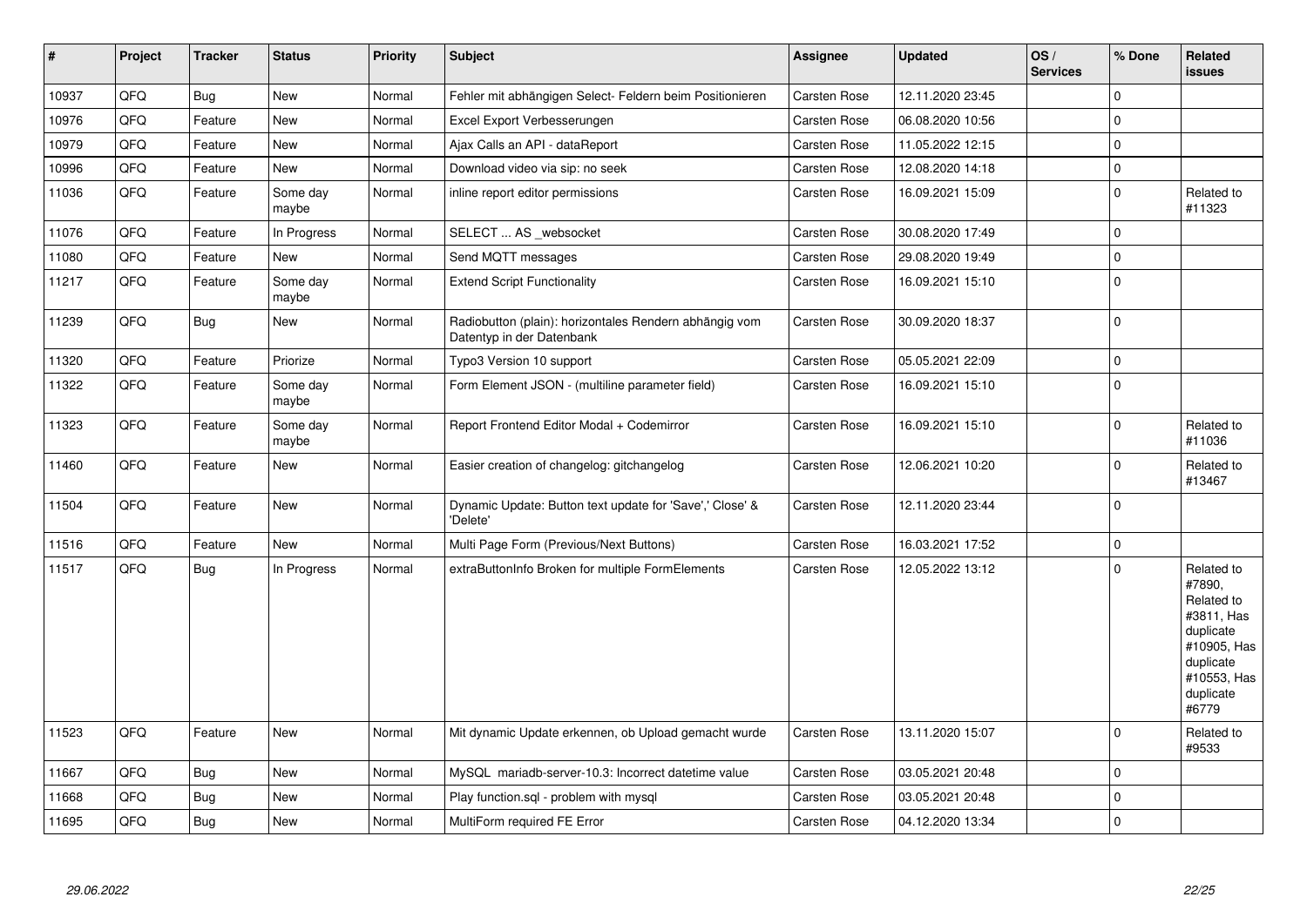| $\pmb{\sharp}$ | Project | <b>Tracker</b> | <b>Status</b> | <b>Priority</b> | <b>Subject</b>                                                                                       | Assignee                                               | <b>Updated</b>   | OS/<br><b>Services</b> | % Done      | Related<br><b>issues</b>                      |                      |
|----------------|---------|----------------|---------------|-----------------|------------------------------------------------------------------------------------------------------|--------------------------------------------------------|------------------|------------------------|-------------|-----------------------------------------------|----------------------|
| 11702          | QFQ     | Feature        | <b>New</b>    | Normal          | HTML Special Char makes no sense for 'allbut' if '&' is<br>forbidden                                 | Carsten Rose                                           | 07.12.2021 16:35 |                        | $\Omega$    | Related to<br>#5112,<br>Related to<br>#14320  |                      |
| 11747          | QFQ     | Feature        | <b>New</b>    | Normal          | Maintenance Page with Redirect                                                                       | Carsten Rose                                           | 03.05.2021 20:47 |                        | $\mathbf 0$ | Related to<br>#11741                          |                      |
| 11752          | QFQ     | <b>Bug</b>     | <b>New</b>    | Normal          | checkbox renders multiple input elements with same name                                              | Carsten Rose                                           | 17.12.2020 14:58 |                        | $\Omega$    | Related to<br>#11750                          |                      |
| 11775          | QFQ     | Feature        | New           | Normal          | Subrecord Tooltip pro Feld                                                                           | Carsten Rose                                           | 18.12.2020 15:22 |                        | $\mathbf 0$ | Related to<br>#11955                          |                      |
| 11893          | QFQ     | Feature        | New           | High            | Broken SIP: a) only report one time, b) only report in main<br>column                                | Carsten Rose                                           | 12.05.2021 12:13 |                        | $\mathbf 0$ | Related to<br>#12532,<br>Related to<br>#14187 |                      |
| 11955          | QFQ     | Feature        | <b>New</b>    | Normal          | subrecord: new title option to set <th> attributes - e.g. to<br/>customize tablesorter options.</th> | attributes - e.g. to<br>customize tablesorter options. | Carsten Rose     | 03.05.2021 20:47       |             | $\Omega$                                      | Related to<br>#11775 |
| 11980          | QFQ     | Feature        | In Progress   | Normal          | protected verzeichnis MUSS geschützt werden                                                          | Carsten Rose                                           | 07.09.2021 13:30 |                        | $\mathbf 0$ |                                               |                      |
| 12023          | QFQ     | Feature        | New           | Normal          | MySQL Stored Precdure: QDECODESPECIALCHAR()                                                          | Carsten Rose                                           | 16.02.2021 11:16 |                        | $\mathbf 0$ | Related to<br>#12022                          |                      |
| 12024          | QFQ     | Feature        | <b>New</b>    | Normal          | Excel Export: text columns by default decode<br>htmlspeciachar()                                     | Carsten Rose                                           | 17.02.2021 23:55 |                        | $\Omega$    | Related to<br>#12022                          |                      |
| 12040          | QFQ     | Bug            | <b>New</b>    | Normal          | FE Mode 'hidden' für zwei FEs auf einer Zeile                                                        | Carsten Rose                                           | 18.02.2021 10:13 |                        | $\mathbf 0$ |                                               |                      |
| 12045          | QFQ     | <b>Bug</b>     | New           | Normal          | templateGroup afterSave FE: Aufruf ohne<br>sglHonorFormElements funktioniert nicht                   | Carsten Rose                                           | 18.02.2021 16:33 |                        | $\Omega$    |                                               |                      |
| 12109          | QFQ     | Feature        | <b>New</b>    | Normal          | Donwload Link: Plain, SIP, Persistent Link, Peristent SIP -<br>new notation                          | Carsten Rose                                           | 03.05.2021 20:45 |                        | $\mathbf 0$ | Related to<br>#12085                          |                      |
| 12119          | QFQ     | Feature        | New           | Normal          | AS paged: error message missing if there ist no 'r' argument.                                        | Carsten Rose                                           | 03.05.2021 20:51 |                        | $\Omega$    |                                               |                      |
| 12133          | QFQ     | Bug            | New           | Normal          | NPM, phpSpreadSheet aktualisieren                                                                    | Carsten Rose                                           | 15.03.2021 09:04 |                        | $\mathbf 0$ |                                               |                      |
| 12146          | QFQ     | Feature        | New           | Normal          | Autocron Job: Anzeigen wann der naechste Job ausgefuehrt<br>wird, resp das er nicht ausgefuehrt wird | Carsten Rose                                           | 15.03.2021 15:23 |                        | $\mathbf 0$ |                                               |                      |
| 12162          | QFQ     | Feature        | New           | Normal          | FE.type=sendmail: personalized mailing (several mails) via<br>template                               | Carsten Rose                                           | 03.05.2021 20:45 |                        | $\Omega$    |                                               |                      |
| 12163          | QFQ     | Feature        | <b>New</b>    | Normal          | Checkbox: table wrap                                                                                 | <b>Carsten Rose</b>                                    | 03.05.2021 20:51 |                        | $\mathbf 0$ |                                               |                      |
| 12186          | QFQ     | Feature        | <b>New</b>    | High            | TinyMCE Config für Objekte                                                                           | Carsten Rose                                           | 07.12.2021 17:19 |                        | $\Omega$    | <b>Blocks</b><br>#12632                       |                      |
| 12187          | QFQ     | <b>Bug</b>     | <b>New</b>    | Normal          | Trigger FormAsFile() via Report: probably problem with multi<br>DB setup                             | Carsten Rose                                           | 20.03.2021 21:20 |                        | $\mathbf 0$ |                                               |                      |
| 12269          | QFQ     | Feature        | <b>New</b>    | Normal          | 2FA - Login                                                                                          | <b>Carsten Rose</b>                                    | 03.05.2021 20:45 |                        | $\mathbf 0$ |                                               |                      |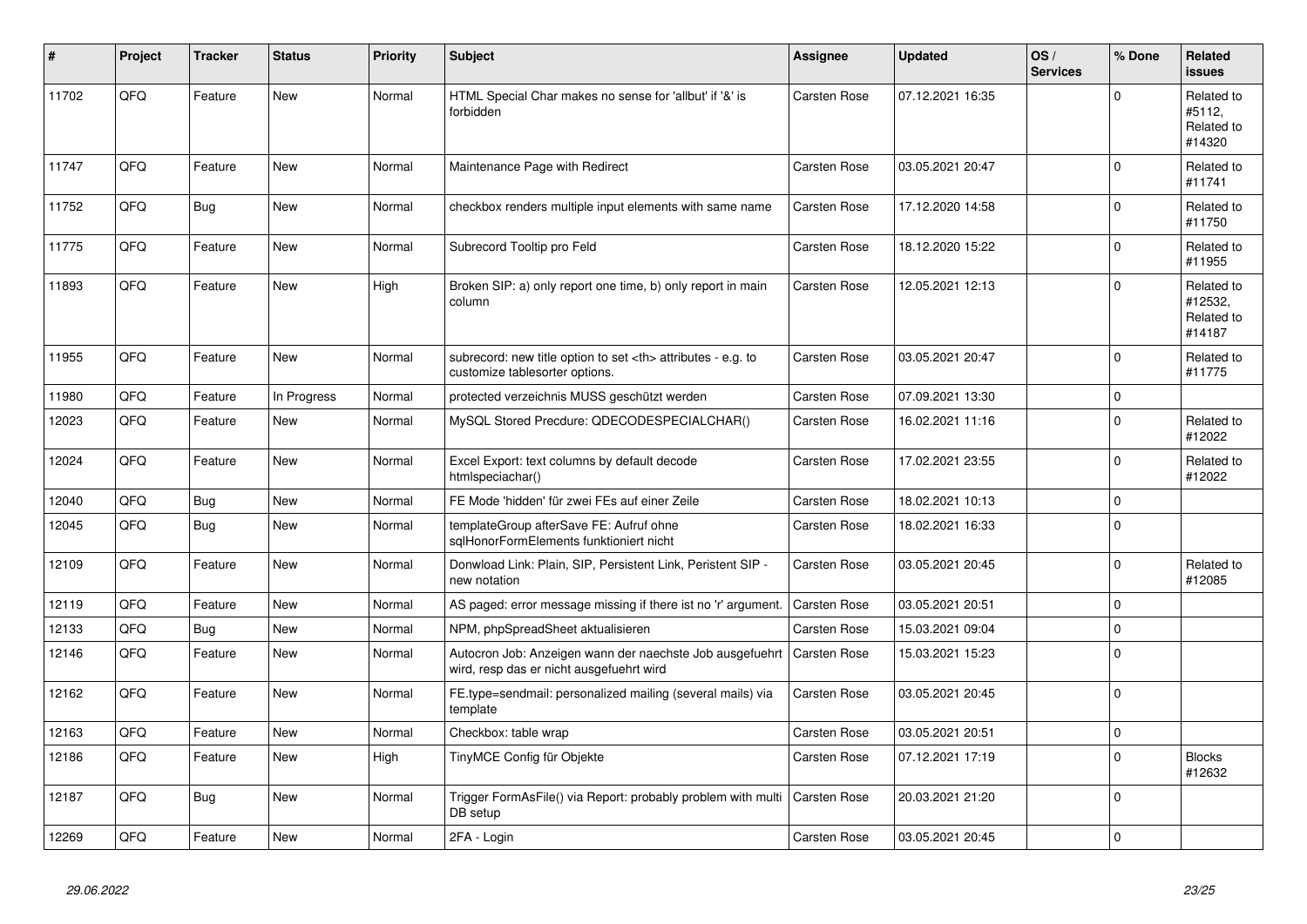| #     | Project | Tracker    | <b>Status</b>     | <b>Priority</b> | <b>Subject</b>                                                                                                 | Assignee            | <b>Updated</b>   | OS/<br><b>Services</b> | % Done      | Related<br>issues                             |
|-------|---------|------------|-------------------|-----------------|----------------------------------------------------------------------------------------------------------------|---------------------|------------------|------------------------|-------------|-----------------------------------------------|
| 12315 | QFQ     | Feature    | Some day<br>maybe | Normal          | Form History (Diffs) / Backups                                                                                 | <b>Carsten Rose</b> | 16.09.2021 15:10 |                        | $\Omega$    |                                               |
| 12325 | QFQ     | Bug        | Priorize          | Normal          | MultiDB form.dblndex not working for report syntax                                                             | <b>Carsten Rose</b> | 07.09.2021 13:37 |                        | $\mathbf 0$ | Related to<br>#12145,<br>Related to<br>#12314 |
| 12327 | QFQ     | Bug        | <b>New</b>        | Normal          | Copy to clipboard: Glyphicon can not be changed                                                                | Carsten Rose        | 27.12.2021 17:59 |                        | $\Omega$    |                                               |
| 12330 | QFQ     | Feature    | <b>New</b>        | Normal          | Copy to input field / text area / TinyMCE                                                                      | <b>Carsten Rose</b> | 07.04.2021 09:01 |                        | $\Omega$    |                                               |
| 12337 | QFQ     | Feature    | Some day<br>maybe | Normal          | Database.php: better caching                                                                                   | <b>Carsten Rose</b> | 16.09.2021 15:10 |                        | $\Omega$    |                                               |
| 12395 | QFQ     | Bug        | ToDo              | High            | QFQ Function: Result two times shown                                                                           | <b>Carsten Rose</b> | 18.02.2022 08:59 |                        | $\Omega$    |                                               |
| 12400 | QFQ     | Feature    | <b>New</b>        | Normal          | Tutorial ist in QFQ Doku, Wird in der Suche gefunden, es<br>gibt aber kein Menupunkt - Inhalt ueberpruefen     | <b>Carsten Rose</b> | 03.05.2021 20:45 |                        | $\Omega$    |                                               |
| 12412 | QFQ     | Feature    | New               | Normal          | Action/Escape qualifier 'e' (empty), '0': if given, an empty<br>string (or '0') will be treated as 'not found' | Carsten Rose        | 08.05.2021 09:40 |                        | $\Omega$    | Related to<br>#12413,<br>Related to<br>#10012 |
| 12413 | QFQ     | Feature    | <b>New</b>        | Normal          | STORE TYPO3: enhance for {{be users.email:T}},<br>{{fe users.email:T}}                                         | <b>Carsten Rose</b> | 03.05.2021 20:45 |                        | $\Omega$    | Related to<br>#12412,<br>Related to<br>#10012 |
| 12439 | QFQ     | Feature    | In Progress       | Normal          | TinyMCE Paste from Word & Character Count/Limit                                                                | <b>Carsten Rose</b> | 05.05.2021 22:15 |                        | $\mathbf 0$ |                                               |
| 12452 | QFQ     | Feature    | Priorize          | Normal          | BaseURL: alsways with '/' at the end                                                                           | <b>Carsten Rose</b> | 19.06.2022 13:45 |                        | $\Omega$    | Related to<br>#10782                          |
| 12463 | QFQ     | Bug        | ToDo              | High            | QFQ Function: 'function' and 'sql' on same level - output of<br>sal is shown two times.                        | Carsten Rose        | 15.12.2021 16:31 |                        | $\Omega$    |                                               |
| 12465 | QFQ     | Feature    | New               | Normal          | QFQ Function: use in FE to fill StoreRecord                                                                    | <b>Carsten Rose</b> | 05.05.2021 21:58 |                        | $\Omega$    |                                               |
| 12468 | QFQ     | <b>Bug</b> | <b>New</b>        | Urgent          | Form: update Form.title after save                                                                             | <b>Carsten Rose</b> | 03.05.2021 21:12 |                        | $\Omega$    |                                               |
| 12474 | QFQ     | Feature    | <b>New</b>        | Normal          | Check BaseConfigURL if it is given and the the last char is '/                                                 | <b>Carsten Rose</b> | 03.05.2021 20:45 |                        | $\Omega$    |                                               |
| 12477 | QFQ     | Feature    | <b>New</b>        | Normal          | Support for refactoring: Form, FormElement, diverse<br>Tabellen/Spalten, tt-content Records                    | <b>Carsten Rose</b> | 03.05.2021 20:45 |                        | $\mathbf 0$ |                                               |
| 12480 | QFQ     | Feature    | New               | Normal          | If QFQ upgrade is running, block further request                                                               | <b>Carsten Rose</b> | 03.05.2021 20:45 |                        | $\mathbf 0$ |                                               |
| 12503 | QFQ     | Feature    | Priorize          | Normal          | Detect dangerous UPDATE statement with missing WHERE                                                           | <b>Carsten Rose</b> | 05.05.2021 22:09 |                        | $\Omega$    |                                               |
| 12504 | QFQ     | Feature    | Priorize          | Normal          | sql.log: report fe.id                                                                                          | Carsten Rose        | 05.05.2021 22:09 |                        | $\Omega$    |                                               |
| 12512 | QFQ     | Bug        | <b>New</b>        | Normal          | Some MySQL Installation can't use 'stored procedures'                                                          | <b>Carsten Rose</b> | 19.03.2022 17:48 |                        | $\Omega$    |                                               |
| 12513 | QFQ     | Bug        | <b>New</b>        | High            | Implement server side check of maxlength                                                                       | <b>Carsten Rose</b> | 07.12.2021 17:19 |                        | $\mathbf 0$ |                                               |
| 12520 | QFQ     | Bug        | <b>New</b>        | Normal          | Switch FE User: still active even FE User session expired                                                      | <b>Carsten Rose</b> | 19.03.2022 17:48 |                        | $\Omega$    |                                               |